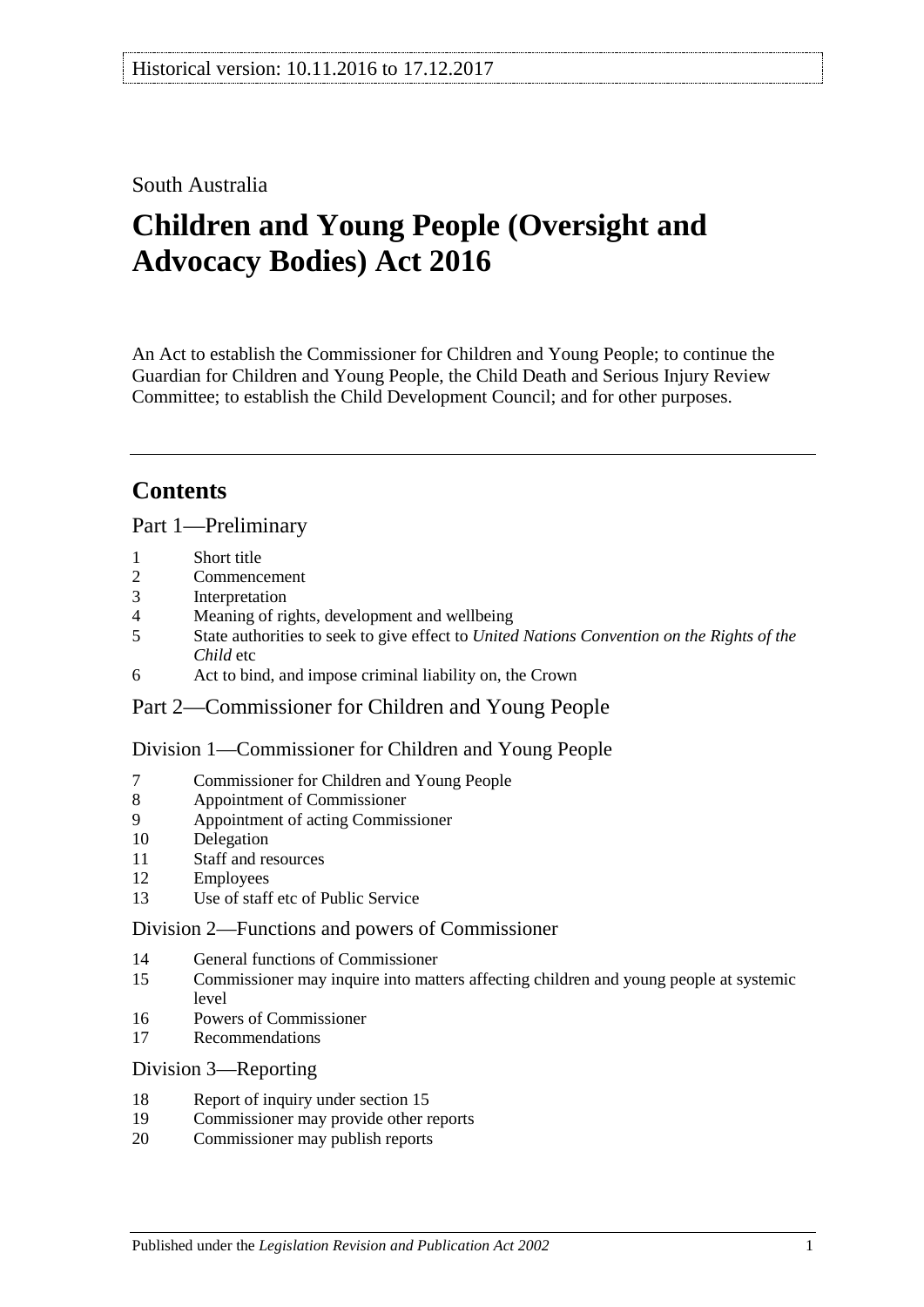# Part [3—Guardian for Children and Young People](#page-11-1)

- [Guardian for Children and Young People](#page-11-2)<br>22 Terms and conditions of appointment
- [Terms and conditions of appointment](#page-11-3)<br>23 Delegation
- [Delegation](#page-12-0)
- [Staff and resources](#page-12-1)<br>25 Use of staff etc of F
- [Use of staff etc of Public Service](#page-12-2)
- [Functions and powers of Guardian](#page-12-3)<br>27 Participation of children and young
- [Participation of children and young people in development of practices etc](#page-13-0)
- [Reporting obligations](#page-13-1)<br>29 Guardian may provide
- [Guardian may provide other reports](#page-14-0)

# Part [4—Child Death and Serious Injury Review Committee](#page-14-1)

- [Continuation of Child Death and Serious Injury Review Committee](#page-14-2)<br>31 Terms and conditions of members
- [Terms and conditions of members](#page-14-3)
- [Presiding member](#page-15-0)<br>33 Procedures of the C
- [Procedures of the Committee](#page-15-1)
- [Delegation](#page-15-2)
- [Staff and resources](#page-16-0)
- [Use of staff and facilities etc](#page-16-1)<br>37 Functions of the Committee
- [Functions of the Committee](#page-16-2)
- [Powers of Committee](#page-17-0)<br>39 Reporting obligations
- [Reporting obligations](#page-17-1)

## Part [5—Referral of matters](#page-18-0)

- [Guardian or Committee may refer matter to Commissioner](#page-18-1)<br>41 Commissioner Guardian and Committee may report and n
- [Commissioner, Guardian and Committee may report, and must refer, certain matters to](#page-18-2)  [appropriate body](#page-18-2)
- [Commissioner and Guardian may make complaints to Ombudsman](#page-18-3)
- [Commissioner and Guardian may make complaints to Health and Community Services](#page-19-0)  [Complaints Commissioner](#page-19-0)
- [Immediate reports to Parliament](#page-19-1)
- [Referral of matters to inquiry agencies etc not affected](#page-20-0)

# Part [6—Child Development Council](#page-20-1)

## Division [1—Child Development Council](#page-20-2)

- [Establishment of Child Development Council](#page-20-3)
- [Terms and conditions of membership](#page-20-4)
- [Presiding member and deputy presiding member](#page-21-0) 49 Delevation
- [Delegation](#page-21-1)<br>50 Committee
- **[Committees](#page-22-0)**
- [Council's procedures](#page-22-1)
- [Commissioner or representative may attend meetings of Council](#page-23-0)
- [Staff and resources](#page-23-1)
- [Use of staff etc of Public Service](#page-23-2)
- [Functions and powers of Council](#page-23-3)
- [Reporting obligations](#page-24-0)

## Division [2—Outcomes Framework for Children and Young People](#page-24-1)

- [Outcomes Framework for Children and Young People](#page-24-2)
- [Statutory duty of State authorities in respect of Outcomes Framework](#page-25-0)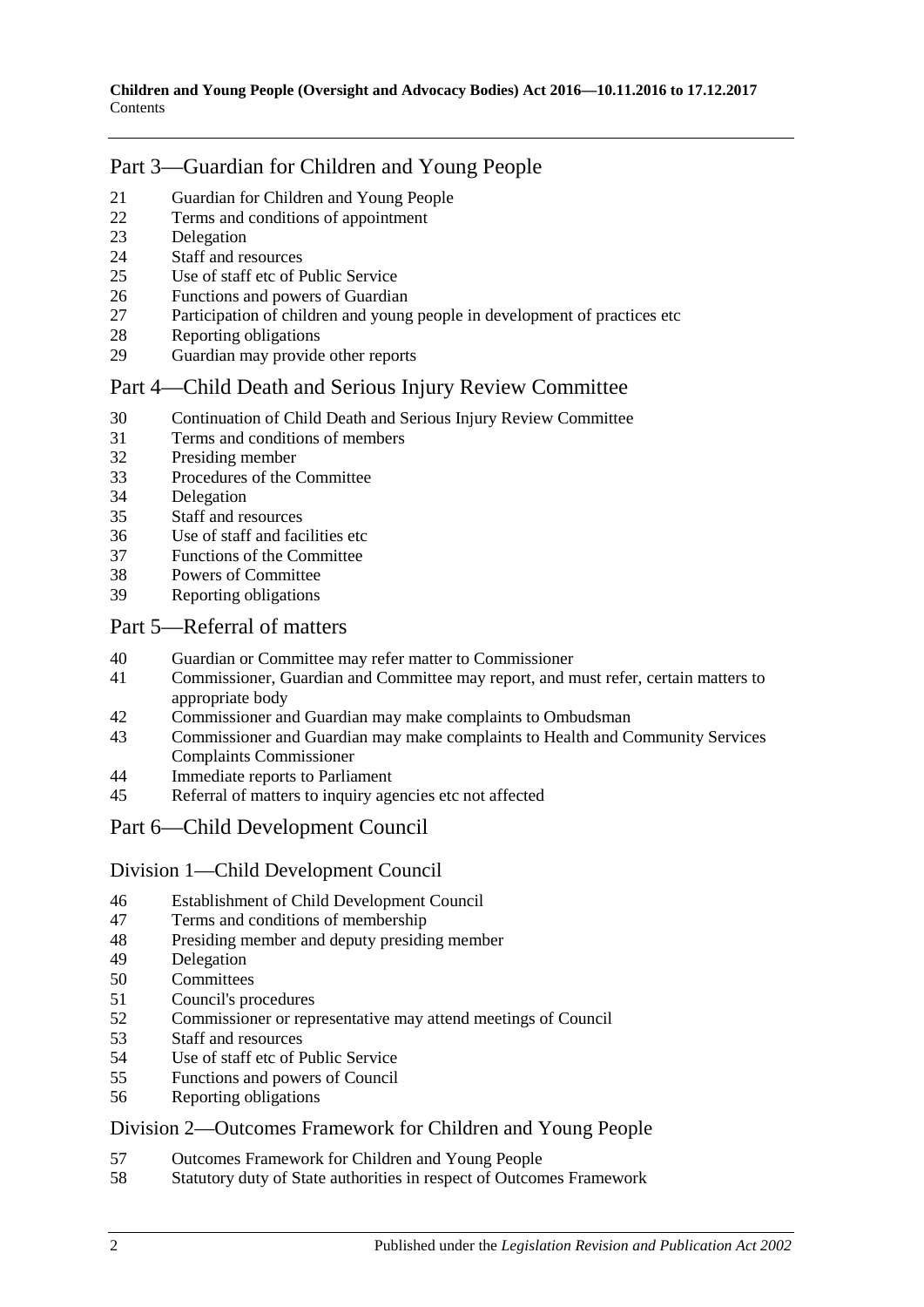# Part [7—Information gathering and sharing](#page-25-1)

- 59 [No obligation to maintain secrecy](#page-25-2)
- 60 [Commissioner may require State authority to provide report](#page-25-3)
- 61 [Commissioner, Guardian or Council may require information](#page-26-0)
- 62 [Sharing of information between certain persons and bodies](#page-26-1)<br>63 Interaction with *Public Sector (Data Sharing) Act* 2016
- 63 Interaction with *[Public Sector \(Data Sharing\) Act](#page-27-0) 2016*

## Part [8—Miscellaneous](#page-27-1)

- 64 [Obstruction etc](#page-27-2)
- 65 [False or misleading statements](#page-28-0)
- 66 [Confidentiality](#page-28-1)<br>67 Victimisation
- [Victimisation](#page-28-2)
- 68 [Protections, privileges and immunities](#page-29-0)
- [Service](#page-30-0)
- 70 [Review of Act](#page-30-1)<br>71 Regulations
- **[Regulations](#page-31-0)**

# Schedule [1—Related amendments and transitional provisions](#page-31-1)

# Part 1—Preliminary

1 [Amendment provisions](#page-31-2)

# Part 2—Amendment of *Children's Protection Act 1993*

- 2 [Repeal of Part 7A](#page-31-3)
- 3 [Repeal of Part 7B](#page-32-0)<br>4 Repeal of Part 7C
- [Repeal of Part 7C](#page-32-1)

## Part 3—Amendment of *Freedom of Information Act 1991*

5 [Amendment of Schedule 2—Exempt agencies](#page-32-2)

# Part 4—Amendment of *Health and Community Services Complaints Act 2004*

- 6 [Amendment of section 4—Interpretation](#page-32-3)
- 7 [Amendment of section 27—Time within which a complaint may be made](#page-32-4)<br>8 Insertion of Part 4 Division 1A
- [Insertion of Part 4 Division 1A](#page-33-0)

Division 1A—Certain complaints to be referred to Ombudsman

28A Commissioner to refer certain complaints to Ombudsman

# Part 5—Amendment of *Ombudsman Act 1972*

- 9 [Amendment of section 13—Matters subject to investigation](#page-34-0)
- 10 [Amendment of section 15—Persons who may make complaints](#page-35-0)
- 11 [Amendment of section 16—Time within which complaints may be made](#page-35-1)

## Part 6—Transitional provisions

12 [Guardian for Children and Young People](#page-35-2)

# [Legislative history](#page-36-0)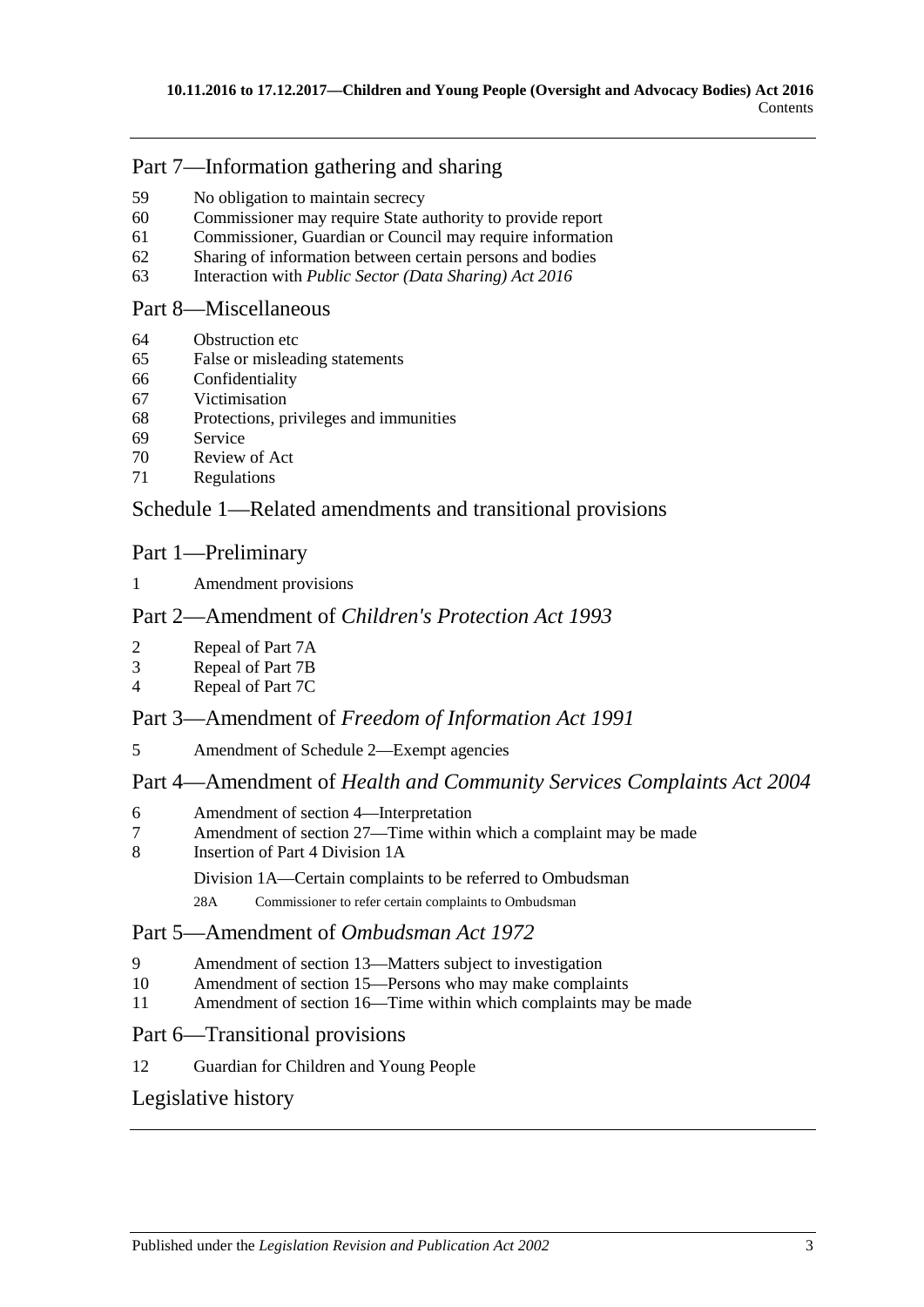**Children and Young People (Oversight and Advocacy Bodies) Act 2016—10.11.2016 to 17.12.2017** Part 1—Preliminary

## <span id="page-3-0"></span>**The Parliament of South Australia enacts as follows:**

# **Part 1—Preliminary**

#### <span id="page-3-1"></span>**1—Short title**

This Act may be cited as the *Children and Young People (Oversight and Advocacy Bodies) Act 2016*.

#### <span id="page-3-2"></span>**2—Commencement**

- (1) This Act will come into operation on a day to be fixed by proclamation.
- (2) Section 7(5) of the *[Acts Interpretation Act](http://www.legislation.sa.gov.au/index.aspx?action=legref&type=act&legtitle=Acts%20Interpretation%20Act%201915) 1915* does not apply to this Act or to a provision of this Act.

#### <span id="page-3-3"></span>**3—Interpretation**

(1) In this Act, unless the contrary intention appears—

*Child Death and Serious Injury Review Committee* or *Committee* means the Child Death and Serious Injury Review Committee continued under [section](#page-14-2) 30;

*Child Development Council* or *Council* means the Child Development Council established under [Part](#page-20-1) 6;

*Commissioner for Children and Young People* or *Commissioner* means the person for the time being holding or acting in the office of Commissioner for Children and Young People under [Part](#page-4-3) 2;

*Guardian for Children and Young People* or *Guardian* means the person for the time being holding or acting in the office of Guardian for Children and Young People under [Part](#page-11-1) 3;

*Outcomes Framework for Children and Young People* or *Outcomes Framework* means the Outcomes Framework for Children and Young People prepared in accordance with [section](#page-24-2) 57, as in force from time to time;

#### *State authority* means—

- (a) a person who holds an office established by an Act; or
- (b) a public sector agency; or
- (c) South Australia Police; or
- (d) a local council constituted under the *[Local Government Act](http://www.legislation.sa.gov.au/index.aspx?action=legref&type=act&legtitle=Local%20Government%20Act%201999) 1999*; or
- (e) any incorporated or unincorporated body—
	- (i) established for a public purpose by an Act; or
	- (ii) established for a public purpose under an Act (other than an Act providing for the incorporation of companies or associations, co-operatives, societies or other voluntary organisations); or
	- (iii) established, or subject to control or direction, by the Governor, a Minister of the Crown or any instrumentality or agency of the Crown or a local council (whether or not established by or under an Act or an enactment); or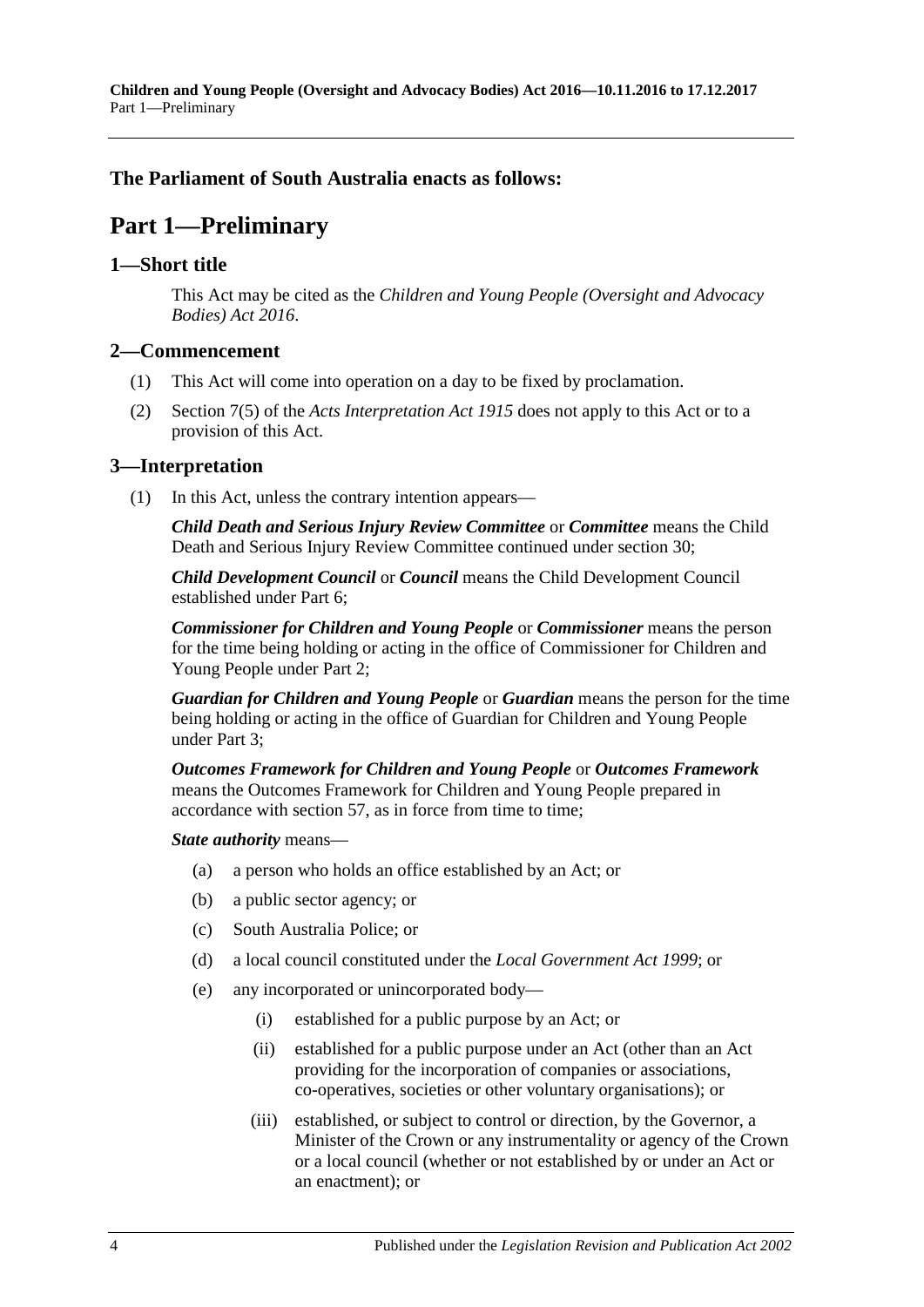(f) any other person or body declared by the regulations to be a State authority,

but does not include a person or body declared by the regulations to be excluded from the ambit of this definition.

(2) For the purposes of this Act, a reference to *children and young people* will be taken to be a reference to persons who are under 18 years of age.

#### <span id="page-4-0"></span>*4—Meaning of rights, development and wellbeing*

- *(1) For the purposes of this Act, a reference to the rights of children and young people will be taken to include a reference to rights recognised in accordance with statutory and common law, rights set out from time to time in the United Nations Convention on the Rights of the Child and rights set out in any other relevant international human rights instruments.*
- *(2) For the purposes of this Act, a reference to the development of children and young people will be taken to include a reference to the physical, social, emotional and intellectual growth of each individual from birth through to adulthood.*
- *(3) For the purposes of this Act, a reference to the wellbeing of children and young people will be taken to include a reference to—*
	- *(a) the care, development, education, physical and mental health and safety of each individual from birth through to adulthood; and*
	- *(b) the cultural welfare and wellbeing of children and young people.*

## <span id="page-4-1"></span>*5—State authorities to seek to give effect to United Nations Convention on the Rights of the Child etc*

*Each State authority must, in carrying out its functions or exercising its powers, protect, respect and seek to give effect to the rights set out from time to time in the United Nations Convention on the Rights of the Child and any other relevant international human rights instruments affecting children and young people.*

#### <span id="page-4-2"></span>**6—Act to bind, and impose criminal liability on, the Crown**

- (1) This Act binds the Crown in right of this jurisdiction and, in so far as the legislative power of the Parliament permits, the Crown in all its other capacities.
- (2) The Crown is liable for an offence against this Act.
- (3) If the Crown is guilty of an offence against this Act, the penalty that may be imposed on the Crown is the penalty that may be imposed on a body corporate.

# <span id="page-4-4"></span><span id="page-4-3"></span>**Part 2—Commissioner for Children and Young People**

## **Division 1—Commissioner for Children and Young People**

#### <span id="page-4-5"></span>**7—Commissioner for Children and Young People**

- (1) There is to be a Commissioner for Children and Young People.
- (2) The Commissioner is independent of direction or control by the Crown or any Minister or officer of the Crown.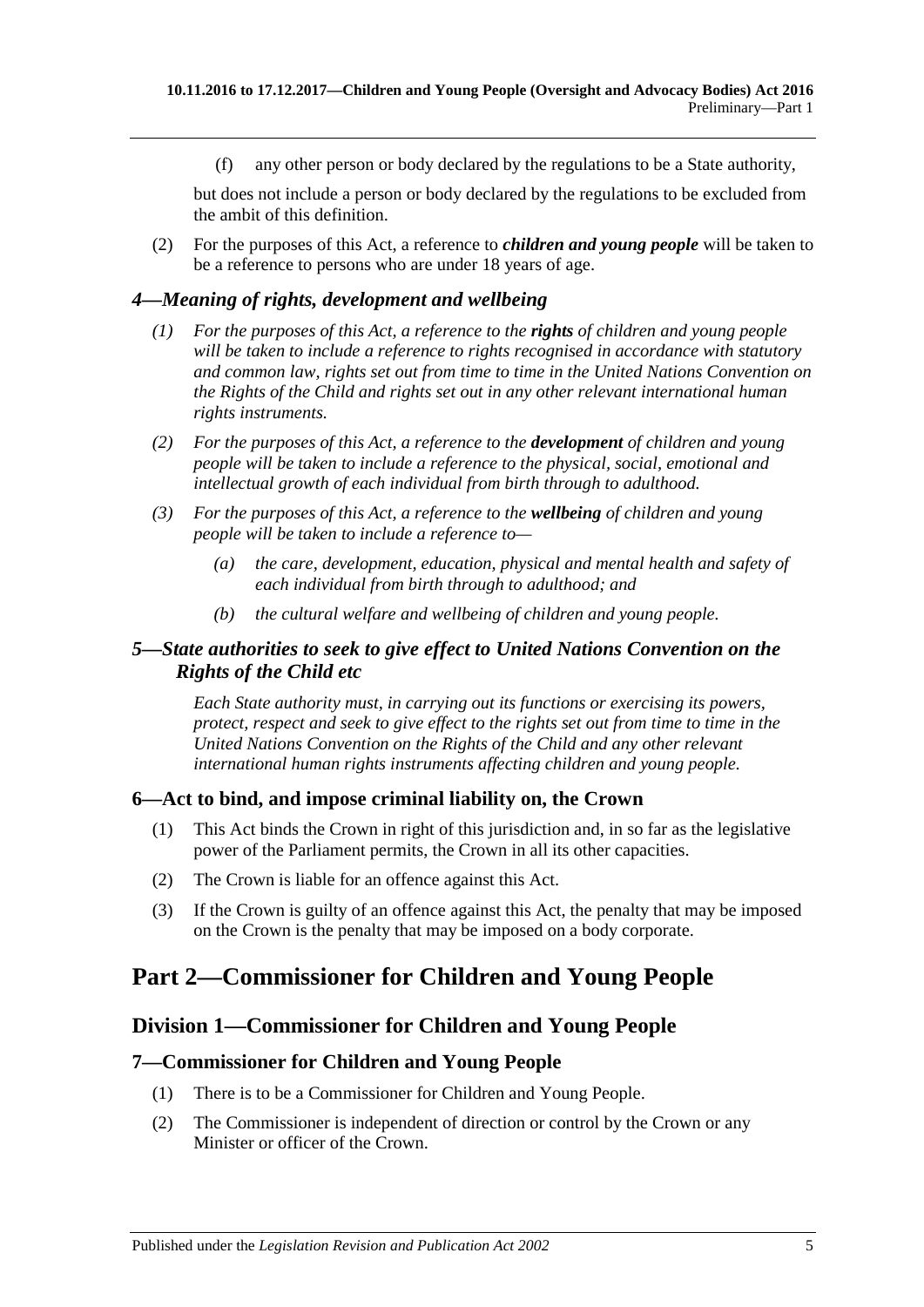#### <span id="page-5-0"></span>**8—Appointment of Commissioner**

- (1) The Commissioner will be appointed by the Governor on conditions, and for a term (not exceeding 7 years), determined by the Governor and specified in the instrument of appointment.
- (2) A person appointed to be the Commissioner is, at the end of a term of appointment, eligible for reappointment but cannot hold office for terms (including any term as Acting Commissioner) that exceed 10 years in total.
- (3) The Governor may, by regulation, establish a scheme for the recruitment of the Commissioner (and recruitment of the Commissioner must comply with that scheme).
- <span id="page-5-1"></span>(4) A person may only be appointed to be the Commissioner if, following referral by the Minister of the proposed appointment to the Statutory Officers Committee established under the *[Parliamentary Committees Act](http://www.legislation.sa.gov.au/index.aspx?action=legref&type=act&legtitle=Parliamentary%20Committees%20Act%201991) 1991*—
	- (a) the appointment has been approved by the Committee; or
	- (b) the Committee has not, within 7 days of the referral, or such longer period as is allowed by the Minister, notified the Minister in writing that it does not approve the appointment.
- (5) Despite the *[Parliamentary Committees Act](http://www.legislation.sa.gov.au/index.aspx?action=legref&type=act&legtitle=Parliamentary%20Committees%20Act%201991) 1991*, the Statutory Officers Committee must not report on, or publish material in relation to, matters referred to the Committee under [subsection](#page-5-1) (4) except to the extent allowed by the Minister (but this subsection does not derogate from section 15I(2) of the *[Parliamentary Committees](http://www.legislation.sa.gov.au/index.aspx?action=legref&type=act&legtitle=Parliamentary%20Committees%20Act%201991)  Act [1991](http://www.legislation.sa.gov.au/index.aspx?action=legref&type=act&legtitle=Parliamentary%20Committees%20Act%201991)*).
- (6) If the Commissioner was, immediately before their appointment, employed in the Public Service, the Commissioner retains existing and accruing rights in respect of leave.
- (7) The Commissioner must not, without the consent of the Minister, engage in any remunerated employment or activity apart from official duties.
- (8) The Governor may, on the address of both Houses of Parliament, remove the Commissioner from office.
- (9) The Governor may suspend the Commissioner from office (with, or without, pay) for—
	- (a) contravention of a condition of appointment; or
	- (b) misconduct or conduct that may bring the office of Commissioner into disrepute; or
	- (c) failure or incapacity to carry out official duties satisfactorily.
- (10) If the Governor suspends the Commissioner from office, a full statement of the reason for the suspension must be laid before both Houses of Parliament within 7 days after the suspension if Parliament is then in session or, if not, within 7 days after the commencement of the next session of Parliament.
- (11) If, at the end of 20 sitting days after the statement is laid before Parliament, neither House of Parliament has presented an address to the Governor requiring the Commissioner to be restored to office, the Commissioner is removed from office.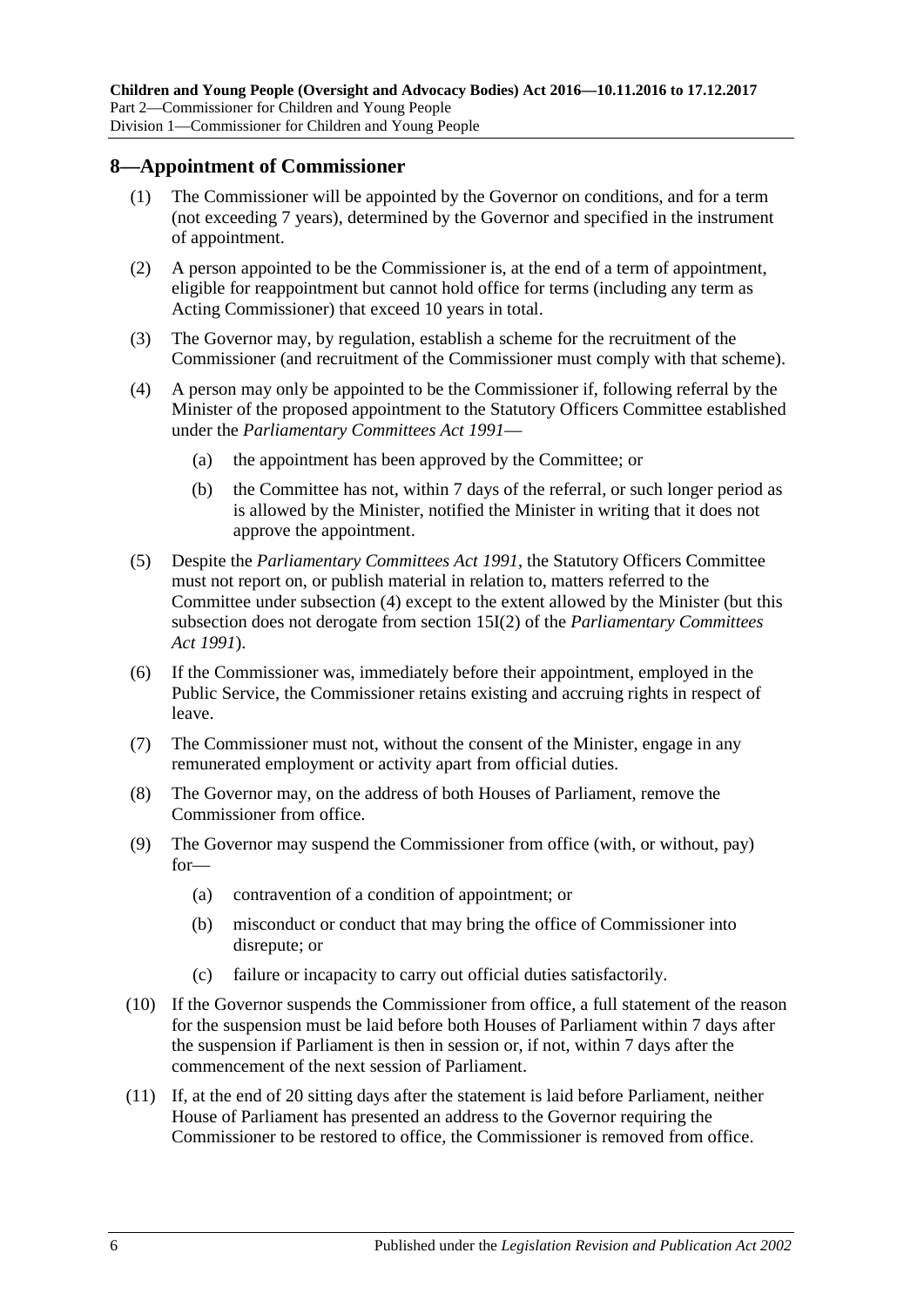- (12) If within 20 sitting days after the statement is laid before Parliament either House of Parliament presents an address to the Governor requiring the Commissioner to be restored to office, the Commissioner is restored to office.
- (13) The office of Commissioner becomes vacant if the holder—
	- (a) dies; or
	- (b) completes a term of office and is not reappointed; or
	- (c) resigns by written notice to the Governor; or
	- (d) is nominated for election as a member of an Australian Parliament; or
	- (e) becomes an insolvent under administration within the meaning of the *Corporations Act 2001* of the Commonwealth; or
	- (f) is convicted of—
		- (i) an indictable offence against the law of this State; or
		- (ii) an offence against the law of this State that is punishable by imprisonment for a term of at least 12 months; or
		- (iii) an offence against the law of another jurisdiction that, if committed in this State, would be an offence of a kind referred to in a preceding paragraph; or
	- (g) is sentenced to imprisonment for an offence (whether against a law of this State or another jurisdiction); or
	- (h) is removed from office by the Governor under this section.
- (14) Except as is provided by this section, the Commissioner may not be removed or suspended from office, nor will the office of the Commissioner become vacant.
- (15) The Commissioner is a senior official for the purposes of the *[Public Sector \(Honesty](http://www.legislation.sa.gov.au/index.aspx?action=legref&type=act&legtitle=Public%20Sector%20(Honesty%20and%20Accountability)%20Act%201995)  [and Accountability\) Act](http://www.legislation.sa.gov.au/index.aspx?action=legref&type=act&legtitle=Public%20Sector%20(Honesty%20and%20Accountability)%20Act%201995) 1995*.

# <span id="page-6-0"></span>**9—Appointment of acting Commissioner**

- (1) The Governor may appoint a person (who may be a Public Service employee) to act as the Commissioner during any period for which—
	- (a) no person is for the time being appointed as the Commissioner; or
	- (b) the Commissioner is absent from, or unable to discharge, official duties.
- (2) The terms and conditions of appointment of the person appointed to act as the Commissioner will be determined by the Governor.
- (3) A person appointed to act as the Commissioner is a senior official for the purposes of the *[Public Sector \(Honesty and Accountability\) Act](http://www.legislation.sa.gov.au/index.aspx?action=legref&type=act&legtitle=Public%20Sector%20(Honesty%20and%20Accountability)%20Act%201995) 1995*.

## <span id="page-6-1"></span>**10—Delegation**

(1) Subject to this section, the Commissioner may delegate a function or power under this Act (other than a prescribed function or power) to any person or body that is, in the Commissioner's opinion, competent to perform or exercise the relevant function or power.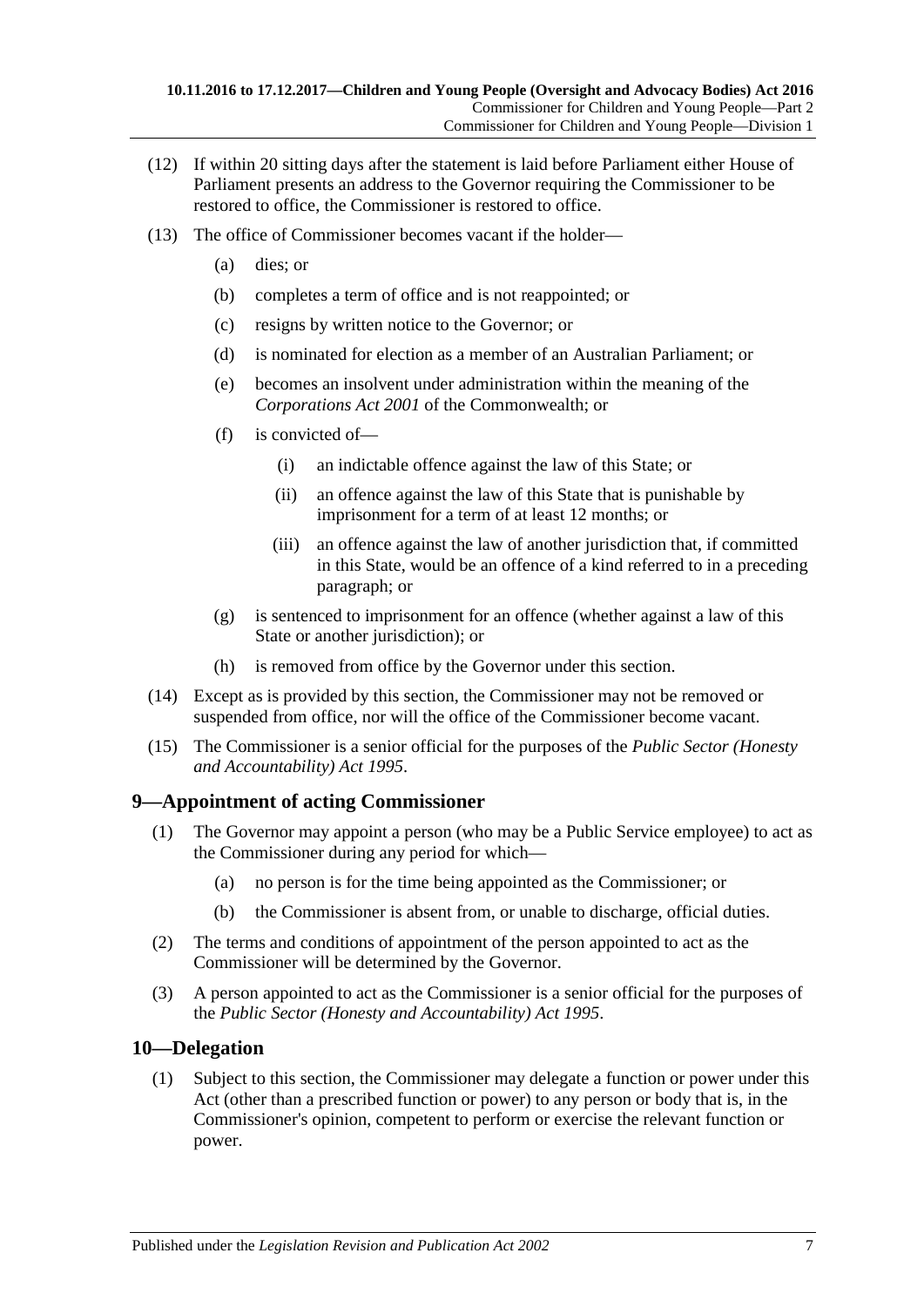- (2) A delegation under this section—
	- (a) must be in writing; and
	- (b) may be conditional or unconditional; and
	- (c) is revocable at will; and
	- (d) does not prevent the delegator from acting in any matter.
- (3) A function or power delegated under this section may, if the instrument of delegation so provides, be further delegated.

#### <span id="page-7-0"></span>**11—Staff and resources**

The Minister must provide the Commissioner with the staff and other resources that the Commissioner reasonably needs for carrying out the Commissioner's functions.

#### <span id="page-7-1"></span>**12—Employees**

- (1) The Commissioner may engage employees on terms and conditions determined by the Commissioner.
- (2) The employees are not Public Service employees but will, for the purposes of the *[Public Sector \(Honesty and Accountability\) Act](http://www.legislation.sa.gov.au/index.aspx?action=legref&type=act&legtitle=Public%20Sector%20(Honesty%20and%20Accountability)%20Act%201995) 1995*, be taken to be public sector employees employed by the Commissioner.

#### <span id="page-7-2"></span>**13—Use of staff etc of Public Service**

The Commissioner may, by agreement with the Minister responsible for an administrative unit of the Public Service, make use of the services of the staff, equipment or facilities of that administrative unit.

## <span id="page-7-3"></span>*Division 2—Functions and powers of Commissioner*

#### <span id="page-7-4"></span>*14—General functions of Commissioner*

- *(1) The functions of the Commissioner are—*
	- *(a) to promote and advocate for the rights and interests of all children and young people in South Australia; and*
	- *(b) to promote the participation by children and young people in the making of decisions that affect their lives; and*
	- *(c) to advise, and make recommendations to, Ministers, State authorities and other bodies (including non-Government bodies) on matters related to the rights, development and wellbeing of children and young people at a systemic level; and*
	- *(d) to inquire under [section](#page-8-0) 15 into matters related to the rights, development and wellbeing of children and young people at a systemic level (whether a Governmental system or otherwise); and*
	- *(e) to assist in ensuring that the State, as part of the Commonwealth, satisfies its international obligations in respect of children and young people; and*
	- *(f) to undertake or commission research into topics related to children and young people; and*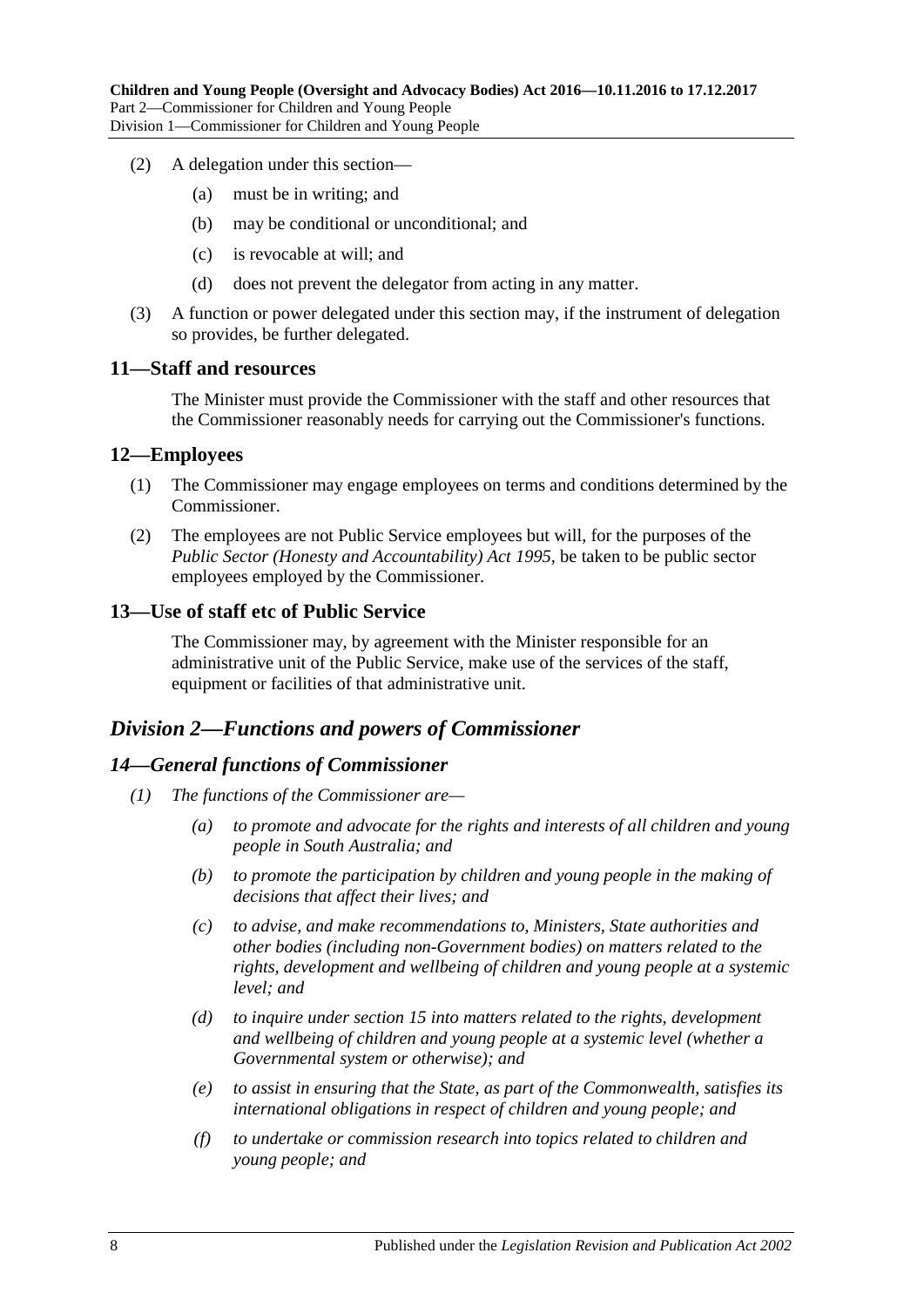- *(g) to prepare and publish reports on matters related to the rights, development and wellbeing of children and young people at a systemic level; and*
- *(h) such other functions as may be conferred on the Commissioner by or under this or any other Act.*
- *(2) Without limiting any other provision of this Act, the Commissioner should consult with and engage children and young people in the performance of the Commissioner's functions under this Act, and in particular should seek to engage those groups of children and young people whose ability to make their views known is limited for any reason.*

## <span id="page-8-0"></span>*15—Commissioner may inquire into matters affecting children and young people at systemic level*

- *(1) The Commissioner may, in the Commissioner's absolute discretion, conduct an inquiry into—*
	- *(a) the policies, practices and procedures of a State authority or authorities as they relate to the rights, development and wellbeing of children and young people generally, or a particular group of children and young people; and*
	- *(b) any other matter declared by the regulations to fall within the ambit of this subsection.*
- *(2) However, the Commissioner may only conduct an inquiry under this section if the Commissioner suspects that—*
	- *(a) the matter raises an issue of particular significance to children and young people; and*
	- *(b) the matter is of a systemic nature rather than being limited to an isolated incident; and*
	- *(c) it is in the public interest to conduct the inquiry.*
- *(3) To avoid doubt, and without limiting any other provision of this section, the Commissioner—*
	- *(a) may, in the course of conducting an inquiry into matters of a systemic nature, consider a matter affecting a particular child or young person; and*
	- *(b) may conduct an inquiry under this section as a consequence of becoming aware of a matter affecting a particular child or young person.*
- *(4) The Commissioner must not conduct an inquiry under this section if to do so would be likely to impede an investigation or proposed investigation relating to a matter that is being, or is to be, conducted by an inquiry agency.*
- *(5) Subject to this Act, the Commissioner may conduct an inquiry under this section in such manner as the Commissioner thinks fit.*
- *(6) A State authority must assist the Commissioner in the conduct of an inquiry under this section as requested by the Commissioner.*
- *(7) The Commissioner must inform each relevant State authority as to the nature and timing of an inquiry under this section.*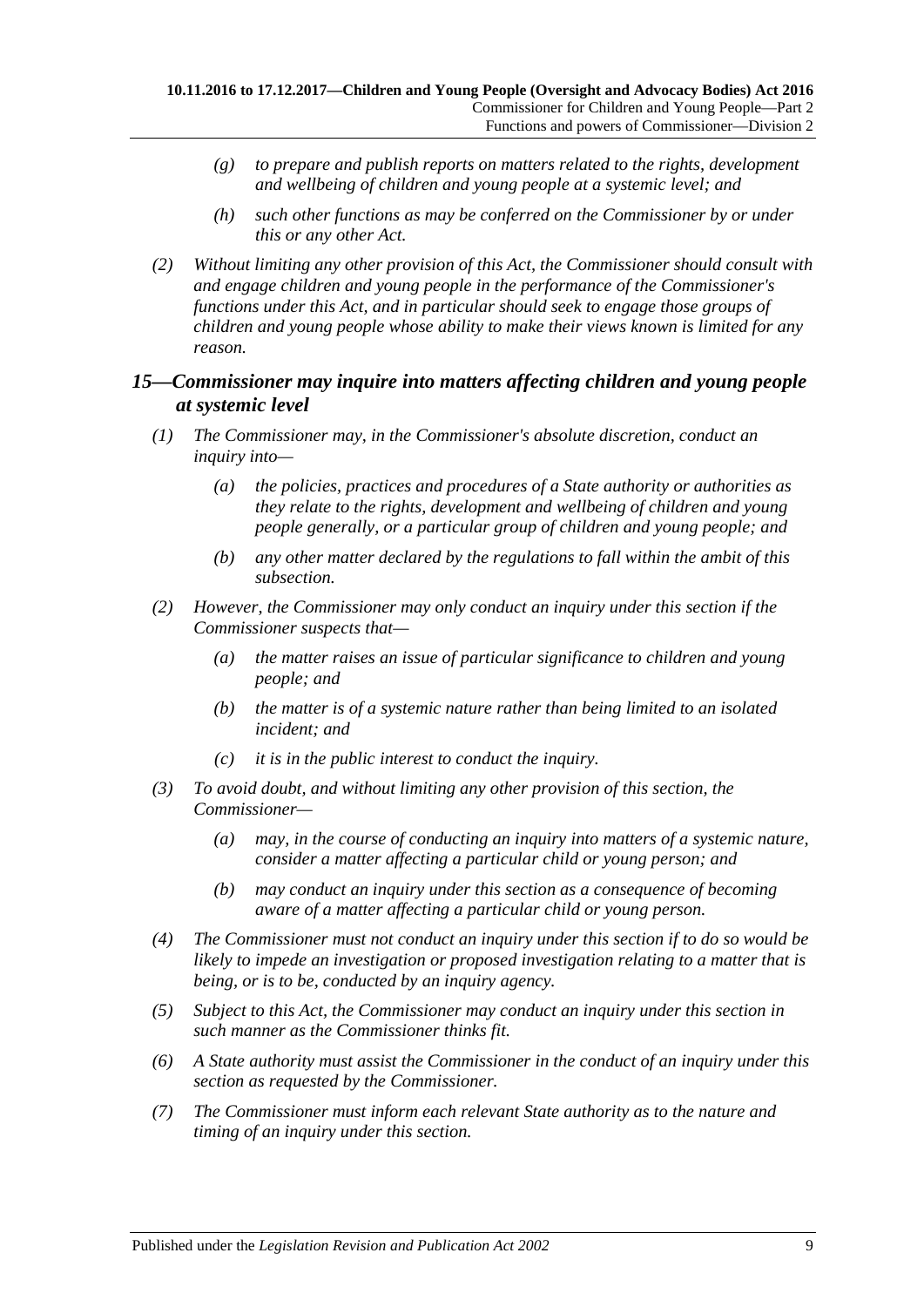*(8) In this section—*

*inquiry agency has the same meaning as in [section](#page-20-0) 45.*

#### <span id="page-9-0"></span>*16—Powers of Commissioner*

- *(1) For the purposes of an inquiry under [section](#page-8-0) 15, the Commissioner has the powers of a commission as defined in the [Royal Commissions Act](http://www.legislation.sa.gov.au/index.aspx?action=legref&type=act&legtitle=Royal%20Commissions%20Act%201917) 1917 and that Act applies as if—*
	- *(a) the Commissioner were a commission as so defined; and*
	- *(b) the subject matter of the inquiry were set out in a commission of inquiry issued by the Governor under that Act.*
- *(2) For the purposes of any other function under this Act, the Commissioner has such powers as may be necessary or expedient for the performance of that function.*

#### <span id="page-9-2"></span><span id="page-9-1"></span>*17—Recommendations*

- *(1) The Commissioner may, on completing an inquiry under [section](#page-8-0) 15, or in response to issues observed by the Commissioner in the course of such an inquiry, by notice in writing recommend to a State authority that the State authority—*
	- *(a) change practices, policies or procedures in a specified way or review practices, policies or procedures to achieve specified outcomes; or*
	- *(b) conduct, or participate in, specified educational programs or educational programs designed to achieve specified outcomes; or*
	- *(c) take such other action as may be specified by the Commissioner.*
- *(2) The responsible authority for a State authority must, in relation to a recommendation under [subsection](#page-9-2) (1), provide to the Commissioner a report setting out—*
	- *(a) whether the State authority proposes, or does not propose, to implement the recommendation; and*
	- *(b) if the State authority proposes to implement the recommendation—details of how the implementation is to be recommended; and*
	- *(c) if the State authority does not propose to implement the recommendation—an explanation as to why the recommendation is not to be implemented.*
- <span id="page-9-3"></span>*(3) If—*
	- *(a) a State authority proposes to implement a recommendation; and*
	- *(b) the Commissioner is of the opinion that a State authority has failed or refused to do so,*

*the Commissioner may require the State authority to provide to the Commissioner within a specified period a report setting out the reasons for the failure or refusal.*

- <span id="page-9-4"></span>*(4) The Commissioner may submit a copy of a report under [subsection](#page-9-3) (3) to the Minister setting out the views of the Commissioner in respect of the State authority's failure or refusal to implement a recommendation.*
- <span id="page-9-5"></span>*(5) The Minister must, on receiving a report under [subsection](#page-9-4) (4), prepare a report to Parliament setting out—*
	- *(a) the Minister's response to the Commissioner's report; and*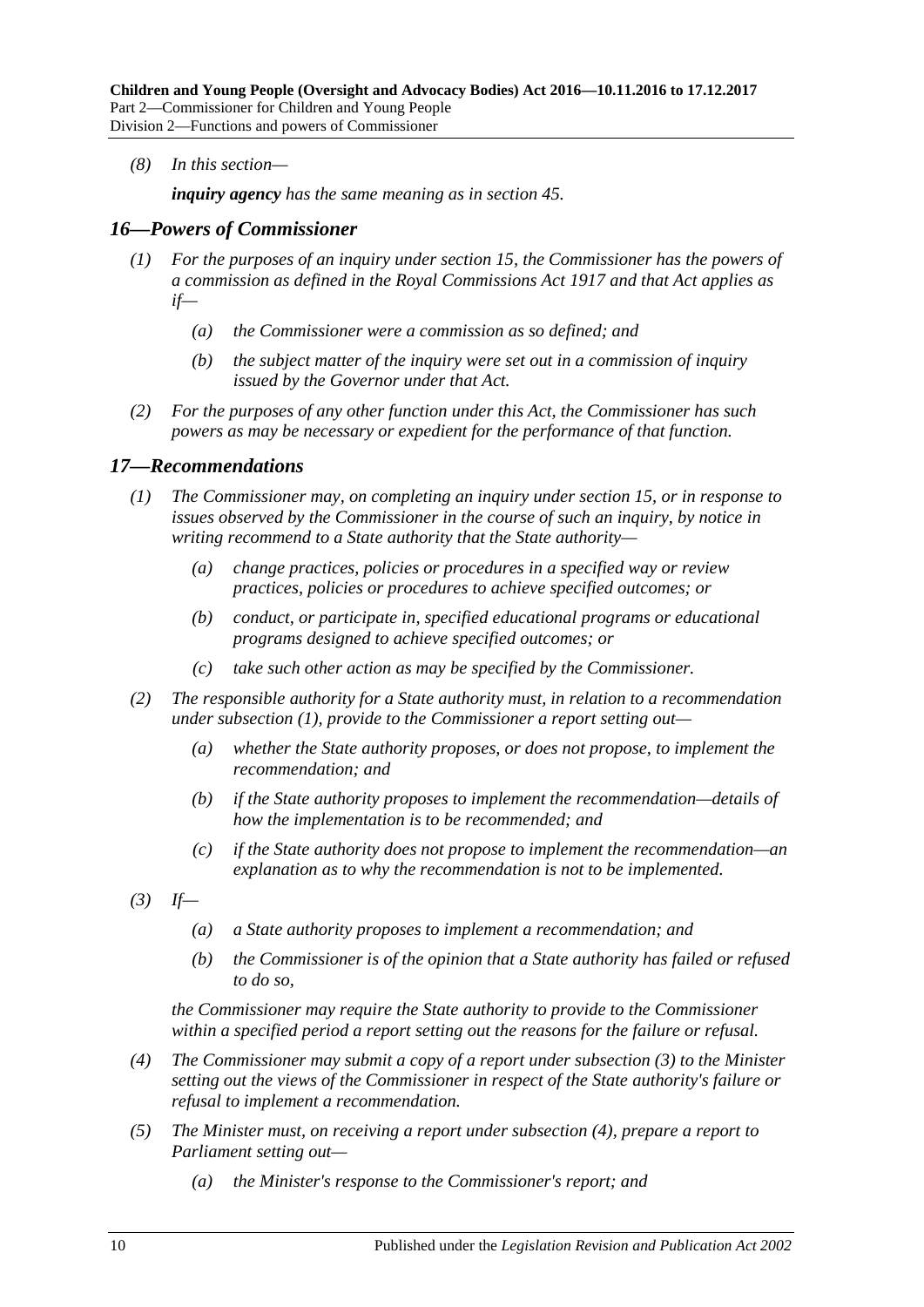- *(b) if any action has been taken, or is proposed to be taken, (whether by the Minister, a State authority or any other person or body) in relation to a recommendation to which the Commissioner's report relates—details of that action or proposed action; and*
- *(c) if no action is to be taken (whether by the Minister, a State authority or any other person or body) in relation to a recommendation to which the Commissioner's report relates—the reasons for not taking action; and*
- *(d) any other information required by the regulations.*
- *(6) The Minister must, within 6 sitting days after completing a report under [subsection](#page-9-5) (5), cause a copy of both the report and the Commissioner's report under [subsection](#page-9-4) (4) to be laid before both Houses of Parliament.*

# <span id="page-10-0"></span>*Division 3—Reporting*

# <span id="page-10-3"></span><span id="page-10-1"></span>*18—Report of inquiry under [section](#page-8-0) 15*

- *(1) The Commissioner must, on completing an inquiry under [section](#page-8-0) 15, prepare and deliver to the Minister a report on the inquiry (including details of any recommendations made in respect of the inquiry).*
- *(2) The Minister must, within 6 sitting days after receiving a report under [subsection](#page-10-3) (1), cause a copy of the report to be laid before both Houses of Parliament.*
- <span id="page-10-4"></span>*(3) The Minister must, on receiving a report under [subsection](#page-10-3) (1)—*
	- *(a) provide a copy of the report to the Minister responsible for each area identified in the report; and*
	- *(b) prepare a report setting out—*
		- *(i) the Minister's response to the Commissioner's report; and*
		- *(ii) if any action has been taken, or is proposed to be taken, (whether by a Minister, a State authority or any other person or body) in relation to the Commissioner's report—details of that action or proposed action; and*
		- *(iii) if no action is to be taken (whether by a Minister, a State authority or any other person or body) in relation to the Commissioner's report—the reasons for not taking action; and*
		- *(iv) any other information required by the regulations.*
- *(4) The Minister must, within 6 sitting days after completing a report under [subsection](#page-10-4) (3), cause a copy of the report to be laid before both Houses of Parliament.*

## <span id="page-10-5"></span><span id="page-10-2"></span>*19—Commissioner may provide other reports*

- *(1) The Commissioner may prepare and provide to the Minister, or to another Minister responsible for a particular area, reports on matters related to the rights, development and wellbeing of children and young people at a systemic level.*
- *(2) The Minister to whom a report is provided under [subsection](#page-10-5) (1) must, within 6 sitting days after receiving the report, cause a copy of the report to be laid before both Houses of Parliament.*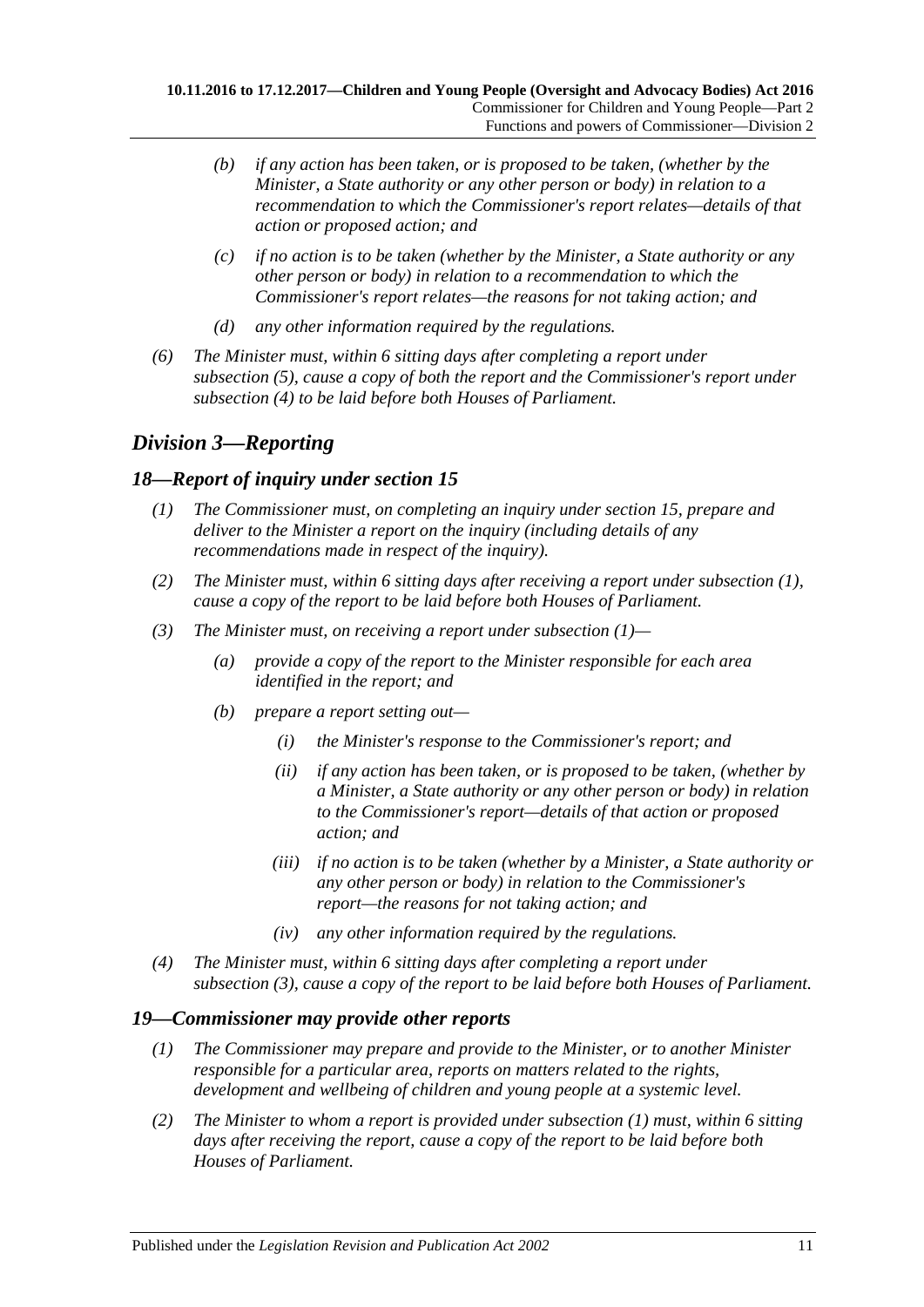**Children and Young People (Oversight and Advocacy Bodies) Act 2016—10.11.2016 to 17.12.2017** Part 2—Commissioner for Children and Young People Division 3—Reporting

#### <span id="page-11-0"></span>*20—Commissioner may publish reports*

*The Commissioner may, once a report under this Part has been laid before each House of Parliament and after consultation with the Minister, publish all or part of the report as the Commissioner thinks fit.*

# <span id="page-11-1"></span>*Part 3—Guardian for Children and Young People*

#### <span id="page-11-2"></span>*21—Guardian for Children and Young People*

- *(1) There is to be a Guardian for Children and Young People.*
- *(2) The Guardian is independent of direction or control by the Crown or any Minister or officer of the Crown.*

#### <span id="page-11-3"></span>*22—Terms and conditions of appointment*

- *(1) The Guardian will be appointed by the Governor on the nomination of the Minister on conditions, and for a term (not exceeding 5 years), determined by the Governor and specified in the instrument of appointment and is, at the expiration of a term of office, eligible for reappointment.*
- *(2) The Minister must, before nominating a person for appointment as Guardian, call for expressions of interest in accordance with a scheme determined by the Minister.*
- *(3) The Guardian is not a Public Service employee.*
- *(4) If the Guardian was, immediately before their appointment, employed in the Public Service, the Guardian retains existing and accruing rights in respect of leave.*
- *(5) The office of Guardian becomes vacant if the holder—*
	- *(a) dies; or*
	- *(b) completes a term of office and is not reappointed; or*
	- *(c) resigns by written notice to the Governor; or*
	- *(d) is convicted of—*
		- *(i) an indictable offence against the law of this State; or*
		- *(ii) an offence against the law of this State that is punishable by imprisonment for a term of at least 12 months; or*
		- *(iii) an offence against the law of another jurisdiction that, if committed in this State, would be an offence of a kind referred to in a preceding paragraph; or*
	- *(e) is sentenced to imprisonment for an offence (whether against a law of this State or another jurisdiction); or*
	- *(f) becomes a prohibited person within the meaning of the [Child Safety](http://www.legislation.sa.gov.au/index.aspx?action=legref&type=act&legtitle=Child%20Safety%20(Prohibited%20Persons)%20Act%202016)  [\(Prohibited Persons\) Act](http://www.legislation.sa.gov.au/index.aspx?action=legref&type=act&legtitle=Child%20Safety%20(Prohibited%20Persons)%20Act%202016) 2016; or*
	- *(g) is removed from office by the Governor under [subsection](#page-11-4) (6).*
- <span id="page-11-4"></span>*(6) The appointment of the Guardian may be terminated by the Governor on the ground that the Guardian—*
	- *(a) has been guilty of misconduct; or*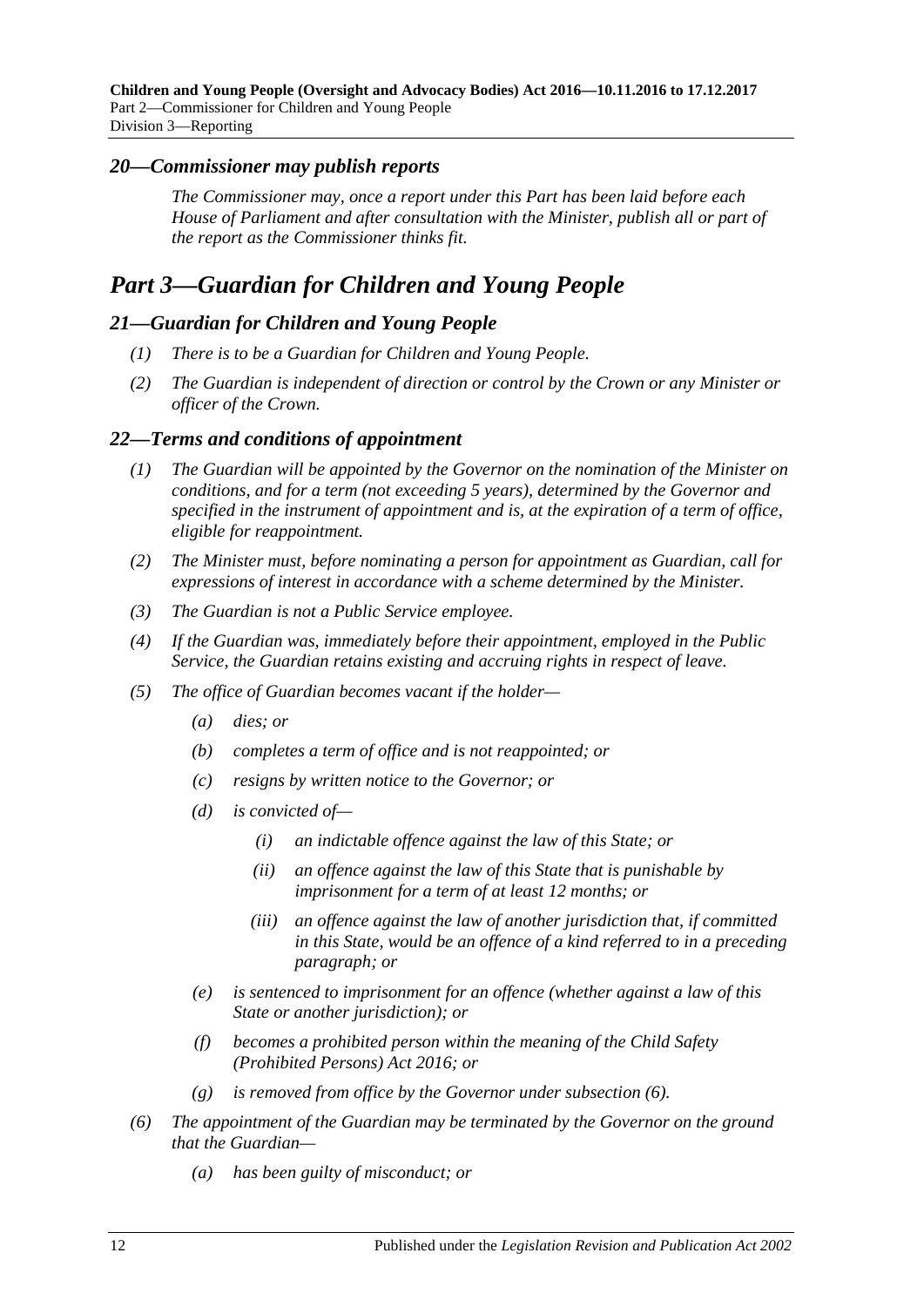- *(b) has become bankrupt or has applied to take the benefit of a law for the relief of insolvent debtors; or*
- *(c) has been disqualified from managing corporations under Chapter 2D Part 2D.6 of the Corporations Act 2001 of the Commonwealth; or*
- *(d) has, because of mental or physical incapacity, failed to carry out duties of the position satisfactorily; or*
- *(e) is incompetent or has neglected the duties of the position.*

# <span id="page-12-0"></span>*23—Delegation*

- *(1) The Guardian may delegate a function or power under this Act (other than a prescribed function or power) to a specified body or person (including a person for the time being holding or acting in a specified office or position).*
- *(2) A delegation under this section—*
	- *(a) must be by instrument in writing; and*
	- *(b) may be absolute or conditional; and*
	- *(c) does not derogate from the ability of the Guardian to act in any matter; and*
	- *(d) is revocable at will.*
- *(3) A function or power delegated under this section may, if the instrument of delegation so provides, be further delegated.*

## <span id="page-12-1"></span>*24—Staff and resources*

*The Minister must provide the Guardian with the staff and other resources that the Guardian reasonably needs for carrying out the Guardian's functions.*

## <span id="page-12-2"></span>*25—Use of staff etc of Public Service*

*The Guardian may, by agreement with the Minister responsible for an administrative unit of the Public Service, make use of the services of the staff, equipment or facilities of that administrative unit.*

## <span id="page-12-3"></span>*26—Functions and powers of Guardian*

- *(1) The functions of the Guardian are—*
	- *(a) to promote the best interests of children under the guardianship, or in the custody, of the Minister, and in particular those in alternative care; and*
	- *(b) to act as an advocate for the interests of children under the guardianship, or in the custody, of the Minister and, in particular, for any such child who has suffered, or is alleged to have suffered, sexual abuse; and*
	- *(c) to monitor the circumstances of children under the guardianship, or in the custody, of the Minister; and*
	- *(d) to provide advice to the Minister on the quality of the provision of care for children under the guardianship, or in the custody of, the Minister and on whether the children's needs are being met; and*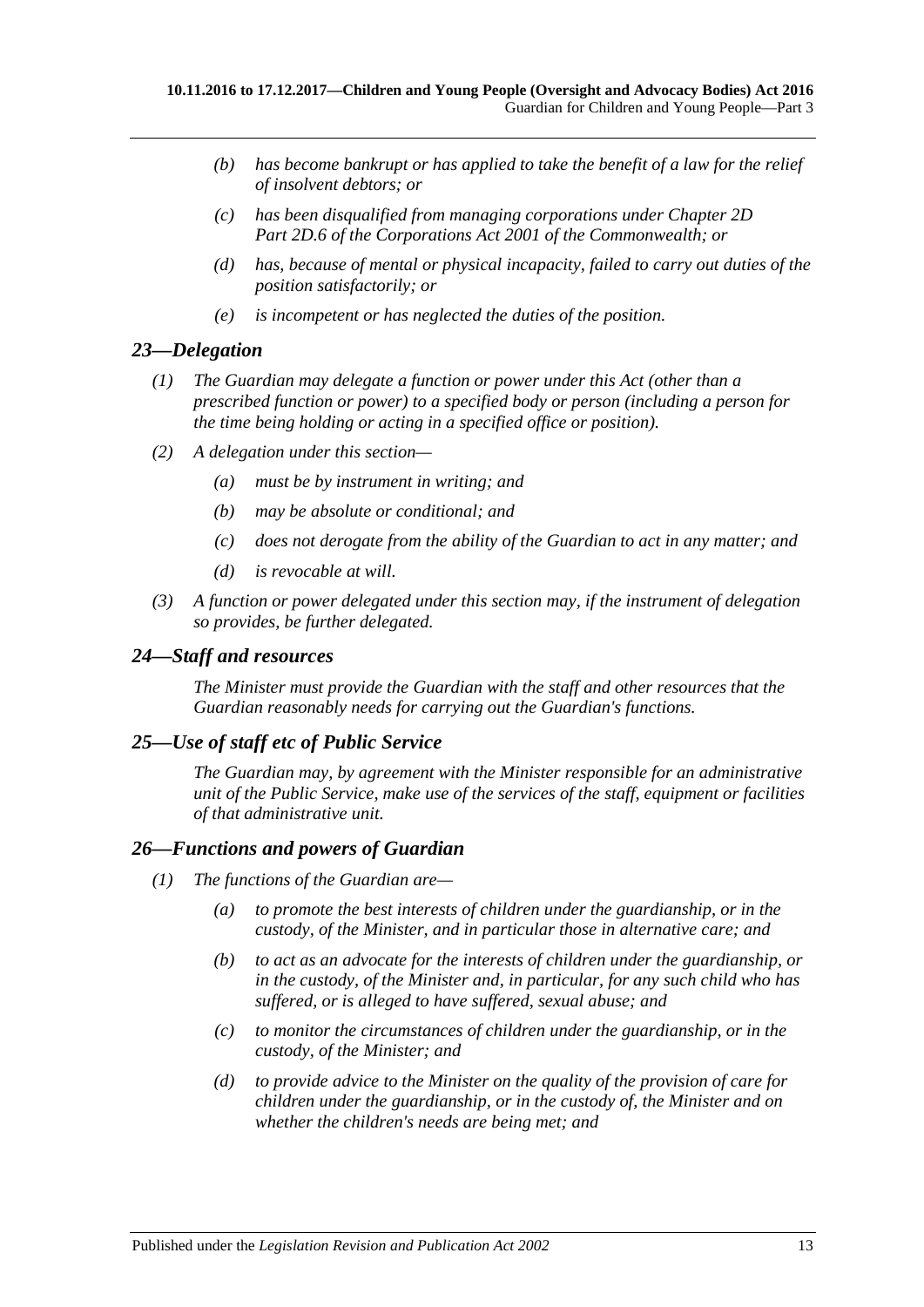- *(e) to inquire into, and provide advice to the Minister in relation to, systemic reform necessary to improve the quality of care provided for children in alternative care; and*
- *(f) to investigate and report to the Minister on matters referred to the Guardian by the Minister; and*
- *(g) such other functions as may be conferred on the Guardian by or under this or any other Act.*
- *(2) In carrying out functions under this section, the Guardian must—*
	- *(a) encourage children who are affected by issues that the Guardian has under consideration to express their own views and give proper weight to those views; and*
	- *(b) pay particular attention to the needs of children under the guardianship, or in the custody, of the Minister who have a physical, psychological or intellectual disability; and*
	- *(c) receive and consider information, reports and materials relevant to carrying out the Guardian's functions.*
- *(3) Subject to this Act, the Guardian has such powers as may be necessary or expedient for the performance of the Guardian's functions.*
- *(4) In this section—*

*alternative care means care provided for a child on a residential basis—*

- *(a) by or through a government or non-government agency; or*
- *(b) in a foster home (including a foster home provided by a member of the child's family),*

*and includes care provided in a detention facility for a child who is held there in lawful detention and care provided under independent living arrangements made for a child under the Minister's guardianship.*

## <span id="page-13-0"></span>*27—Participation of children and young people in development of practices etc*

*The Guardian must establish and maintain processes to ensure the participation of children and young people in strategic, policy or systemic practice development or review processes.*

## <span id="page-13-1"></span>*28—Reporting obligations*

- *(1) The Guardian must, at the request of the Minister, provide a report to the Minister on the performance of the Guardian's functions or on any other matter specified by the Minister.*
- *(2) The Guardian must, on or before 31 October in each year, report to the Minister on the performance of the Guardian's functions during the preceding financial year.*
- *(3) The Minister must, within 6 sitting days after receiving a report from the Guardian, have copies of the report laid before both Houses of Parliament.*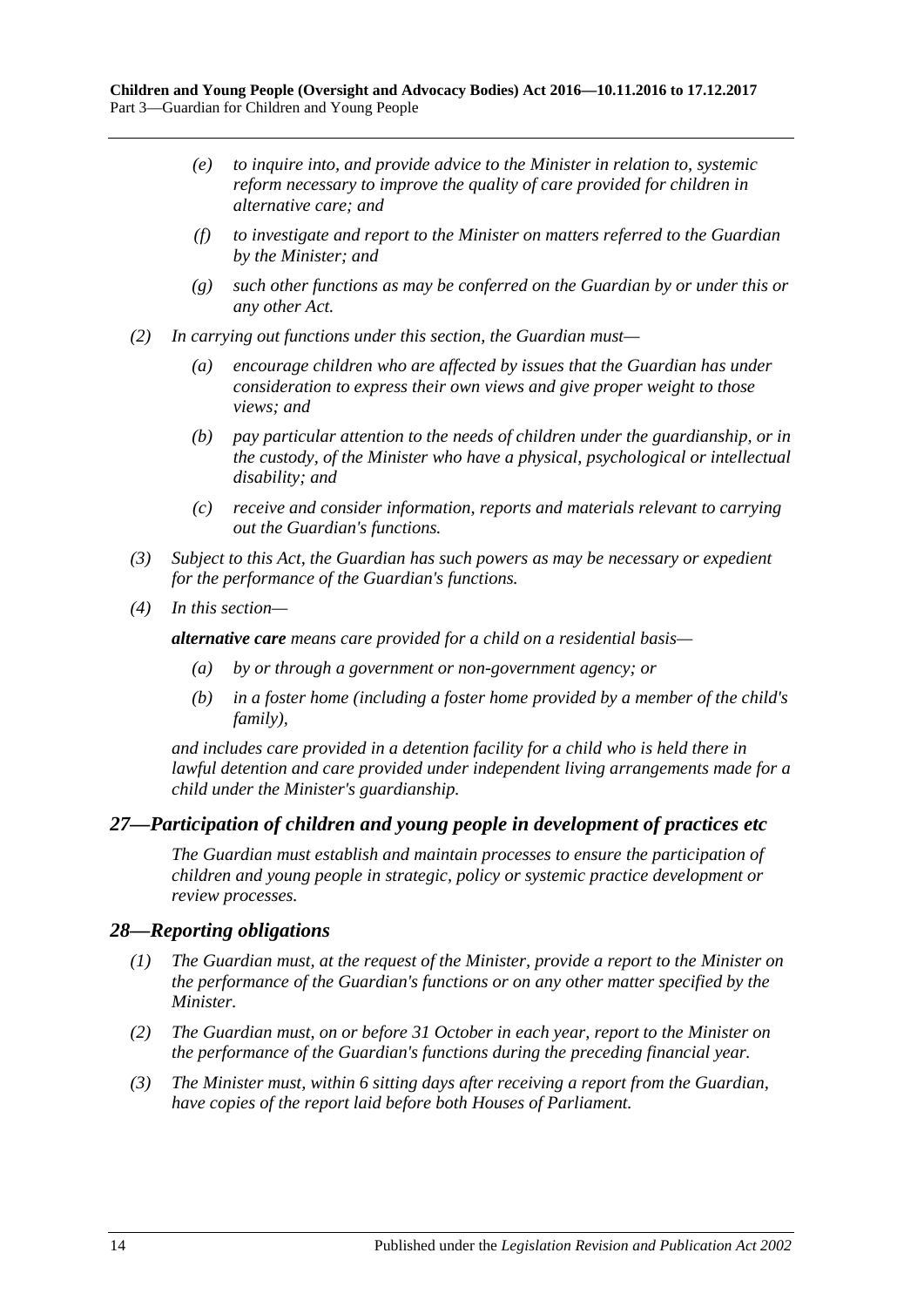## <span id="page-14-4"></span><span id="page-14-0"></span>*29—Guardian may provide other reports*

- *(1) The Guardian may prepare and provide to the Minister, or to another Minister responsible for a particular area, reports on matters related to the Guardian's functions.*
- *(2) The Minister to whom a report is provided under [subsection](#page-14-4) (1) must, within 6 sitting days after receiving the report, cause a copy of the report to be laid before both Houses of Parliament.*

# <span id="page-14-1"></span>*Part 4—Child Death and Serious Injury Review Committee*

## <span id="page-14-2"></span>*30—Continuation of Child Death and Serious Injury Review Committee*

- *(1) The Child Death and Serious Injury Review Committee established under the [Children's Protection Act](http://www.legislation.sa.gov.au/index.aspx?action=legref&type=act&legtitle=Childrens%20Protection%20Act%201993) 1993 continues in existence.*
- *(2) The Committee consists of up to 20 members appointed by the Minister.*
- *(3) The Committee is to be subject to direction by the Minister but—*
	- *(a) the Committee cannot be directed to make a particular finding or recommendation; and*
	- *(b) a direction must be published in the annual report of the Committee relating to the period in which the direction was given.*

## <span id="page-14-3"></span>*31—Terms and conditions of members*

- *(1) Subject to this section, a member of the Committee holds office on conditions, and for a term (not exceeding 2 years), determined by the Minister and specified in the instrument of appointment and is, at the expiration of a term of office, eligible for reappointment.*
- *(2) The office of a member becomes vacant if the member—*
	- *(a) dies; or*
	- *(b) completes a term of office and is not reappointed; or*
	- *(c) resigns by written notice to the Minister; or*
	- *(d) is convicted of—*
		- *(i) an indictable offence against the law of this State; or*
		- *(ii) an offence against the law of this State that is punishable by imprisonment for a term of at least 12 months; or*
		- *(iii) an offence against the law of another jurisdiction that, if committed in this State, would be an offence of a kind referred to in a preceding paragraph; or*
	- *(e) is sentenced to imprisonment for an offence (whether against a law of this State or another jurisdiction); or*
	- *(f) becomes a prohibited person within the meaning of the [Child Safety](http://www.legislation.sa.gov.au/index.aspx?action=legref&type=act&legtitle=Child%20Safety%20(Prohibited%20Persons)%20Act%202016)  [\(Prohibited Persons\) Act 2016;](http://www.legislation.sa.gov.au/index.aspx?action=legref&type=act&legtitle=Child%20Safety%20(Prohibited%20Persons)%20Act%202016) or*
	- *(g) is removed from office by the Minister unde[r subsection](#page-15-3) (3).*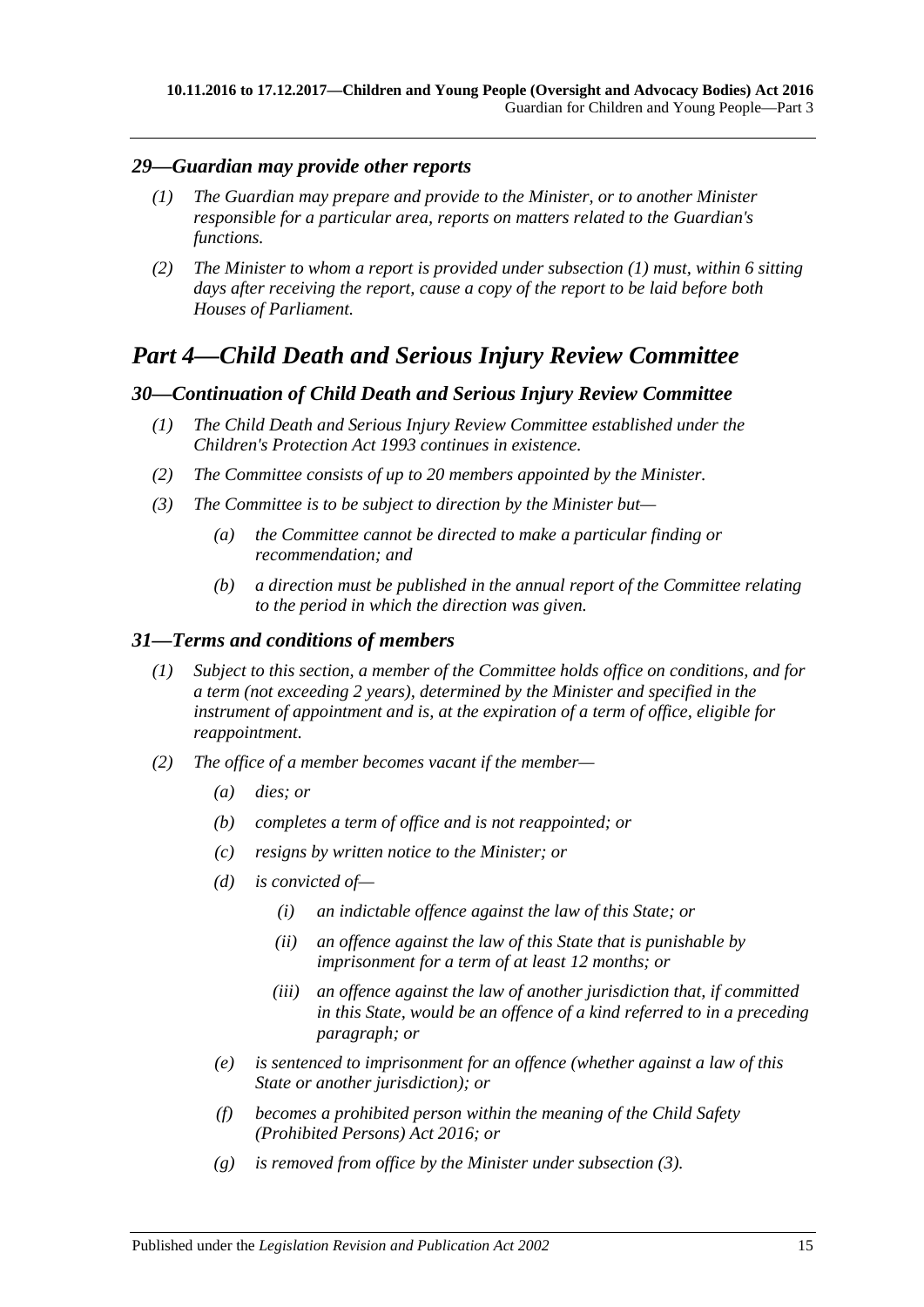- <span id="page-15-3"></span>*(3) The Minister may remove a member from office—*
	- *(a) for misconduct or conduct that brings the Committee into disrepute; or*
	- *(b) for breach of, or non-compliance with, a condition of appointment; or*
	- *(c) if the member has become bankrupt or has applied to take the benefit of a law for the relief of insolvent debtors; or*
	- *(d) if the member has been disqualified from managing corporations under Chapter 2D Part 2D.6 of the Corporations Act 2001 of the Commonwealth; or*
	- *(e) if the member has, because of mental or physical incapacity, failed to carry out duties of the position satisfactorily; or*
	- *(f) for incompetence or neglecting the duties of the position; or*
	- *(g) any other reason the Minister thinks fit.*

#### <span id="page-15-0"></span>*32—Presiding member*

*The Minister must appoint a member of the Committee as the presiding member of the Committee.*

#### <span id="page-15-1"></span>*33—Procedures of the Committee*

- *(1) Subject to this Act, a quorum of the Committee consists of one half the total number of its members (ignoring any fraction resulting from the division) plus 1.*
- *(2) The Committee must meet at least 5 times in each year.*
- *(3) The presiding member will preside at a meeting of the Committee and, in the absence of that person, a member chosen by the members present at the meeting will preside.*
- *(4) A question arising for decision at a meeting of the Committee will be decided by a majority of the votes cast by the members present at the meeting.*
- *(5) Each member present at a meeting of the Committee will be entitled to 1 vote on any question arising for decision at the meeting and, if the votes are equal, the person presiding will have a casting vote.*
- *(6) Subject to this Act and any directions of the Minister, the Committee may determine its own procedures.*

#### <span id="page-15-2"></span>*34—Delegation*

- *(1) The Committee may delegate to a member, or a sub-committee of its members, any of its powers or functions under this Act.*
- *(2) A delegation under this section—*
	- *(a) must be by instrument in writing; and*
	- *(b) may be absolute or conditional; and*
	- *(c) does not derogate from the ability of the Committee to act in any matter; and*
	- *(d) is revocable at will.*
- *(3) A function or power delegated under this section may, if the instrument of delegation so provides, be further delegated.*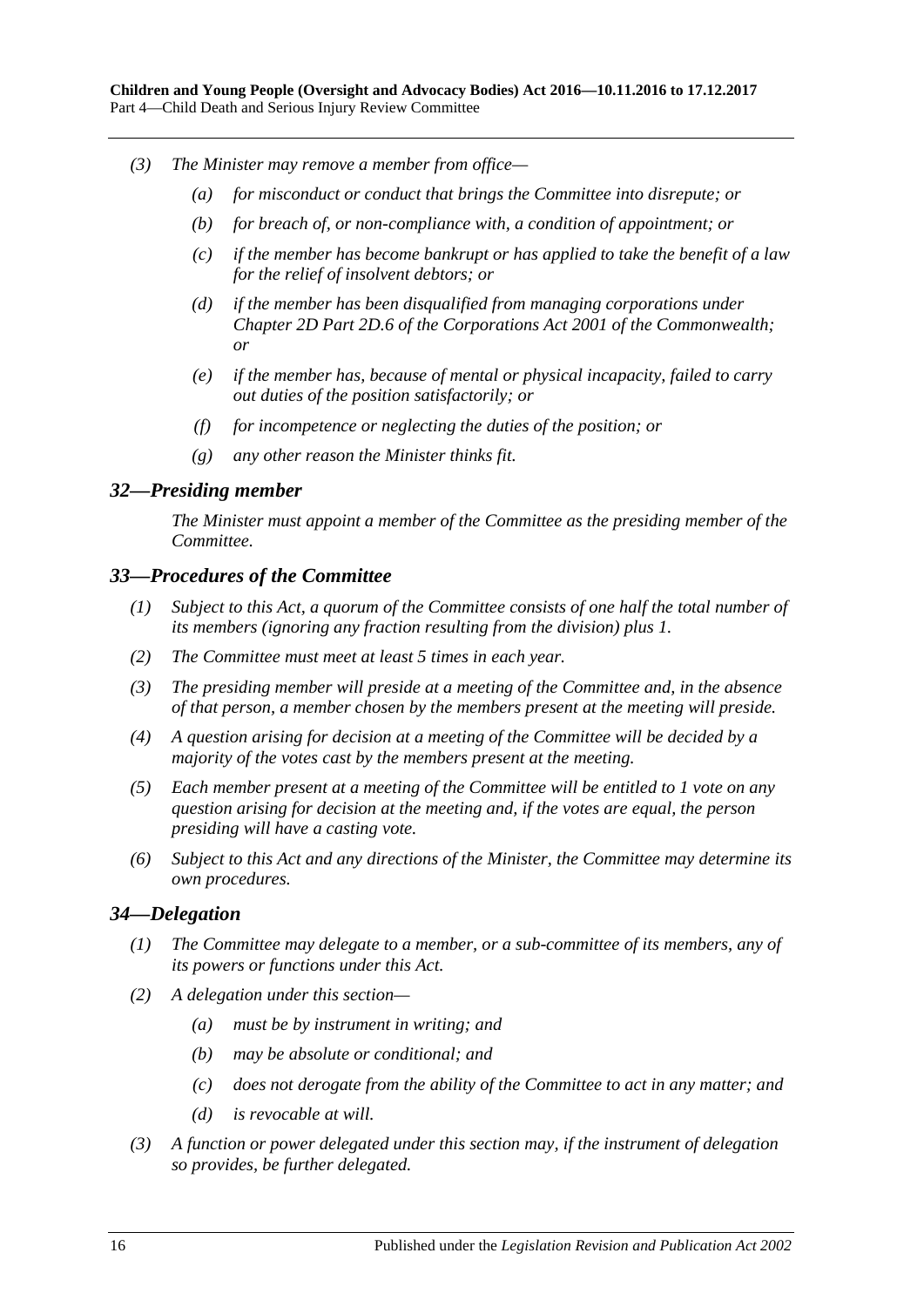## <span id="page-16-0"></span>*35—Staff and resources*

*The Minister must provide the Committee with the staff and other resources that the Committee reasonably needs for carrying out the Committee's functions.*

# <span id="page-16-1"></span>*36—Use of staff and facilities etc*

- *(1) The Committee may, by agreement with the Minister responsible for an administrative unit of the Public Service, make use of the services of the staff, equipment or facilities of that administrative unit.*
- *(2) The Committee may, with the Minister's approval, engage an expert to assist it in the review of a particular case or in carrying out any other aspect of its functions.*

## <span id="page-16-2"></span>*37—Functions of the Committee*

- *(1) The functions of the Committee are—*
	- *(a) to review cases in which children die or suffer serious injury with a view to identifying legislative or administrative means of preventing similar cases of death or serious injury in the future; and*
	- *(b) to make, and monitor the implementation of, recommendations for avoiding preventable child death or serious injury; and*
	- *(c) to maintain a database of child deaths and serious injuries and their circumstances and causes.*
- *(2) A review may be carried out if—*
	- *(a) the incident resulting in the child's death or serious injury occurred in the State; or*
	- *(b) the child was, at the time of the death or serious injury, ordinarily resident in the State.*
- *(3) The Committee should review a case of child death or serious injury if—*
	- *(a) there are grounds to suspect that the death or serious injury may be due to abuse or neglect; or*
	- *(b) there are grounds to believe that the death or serious injury might have been prevented by some kind of systemic change; or*
	- *(c) there had been, within 3 years before the incident resulting in the death or serious injury, a notification to the Department of suspected abuse or neglect of the child, or a member of the child's family; or*
	- *(d) the child was, at the time of death or serious injury, under the guardianship, or in the custody, of the Minister or was in custody or detention or in the care of a government agency; or*
	- *(e) the case has been referred to the Committee by the State Coroner.*
- *(4) The Committee must not review a case of child death or serious injury if to do so may compromise an ongoing criminal investigation of the case.*
- *(5) The Committee must not review a case of child death or serious injury unless—*
	- *(a) a coronial inquiry has been completed; or*
	- *(b) the State Coroner requests the Committee to carry out a review; or*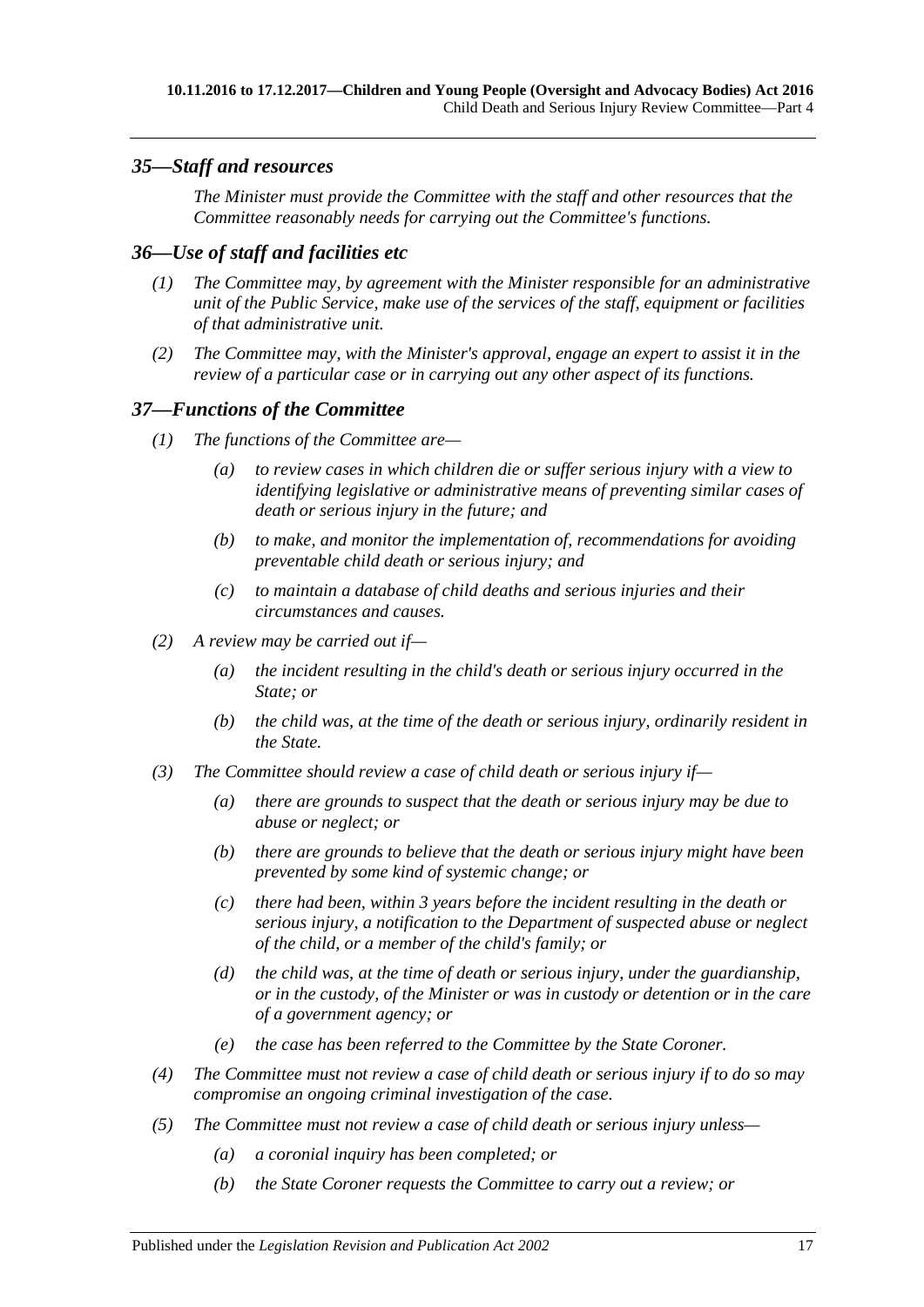- *(c) the State Coroner indicates that there is no present intention to carry out a coronial inquiry.*
- *(6) Without limiting the ways in which the Committee may conduct a review, a review may be carried out by examination of coronial and other records and reports relevant to the case under review.*
- *(7) The Committee must not make a finding about civil or criminal liability.*
- *(8) The database maintained by the Committee may only be inspected in accordance with the regulations.*

#### <span id="page-17-2"></span><span id="page-17-0"></span>*38—Powers of Committee*

- *(1) Subject to this section, but without limiting any other provision of this Act, the Committee may, for the purposes of a review of a case of child death or serious injury, require a specified person (whether or not the person is a State authority, or an officer or employee of a State authority) to provide to the Committee such information or documents as may be specified in the notice (being information or documents in the possession of the person that the Committee reasonably requires for the review).*
- <span id="page-17-3"></span>*(2) A person must not refuse or fail to comply with a requirement under [subsection](#page-17-2) (1). Maximum penalty: \$10 000.*
- *(3) [Subsection](#page-17-3) (2) does not apply to a prescribed person in relation to a child who is the subject of the review.*
- *(4) The Committee cannot require a person to disclose or allow access to information or documents subject to the operation of Part 7 or 8 of the [Health Care Act](http://www.legislation.sa.gov.au/index.aspx?action=legref&type=act&legtitle=Health%20Care%20Act%202008) 2008.*
- *(5) If a State authority refuses or fails to comply with a requirement under [subsection](#page-17-2) (1), the Committee may, after consultation with the State authority—*
	- *(a) report the refusal or failure to the Minister and to the Minister responsible for the State authority (if any); and*
	- *(b) include details of the refusal or failure in the annual report of the Committee.*
- *(6) In this section—*

*prescribed person, in relation to a child, means a parent, step-parent, foster parent, brother, sister, uncle, aunt, grandfather or grandmother of the child.*

#### <span id="page-17-1"></span>*39—Reporting obligations*

- *(1) The Committee must, at the request of the Minister, provide a report to the Minister on the performance of its functions or on any other matter specified by the Minister.*
- <span id="page-17-4"></span>*(2) The Committee must, on or before 31 October in each year, report to the Minister on the performance of its functions during the preceding financial year.*
- *(3) The Minister must, within 6 sitting days after receiving a report under [subsection](#page-17-4) (2), have copies of the report laid before both Houses of Parliament.*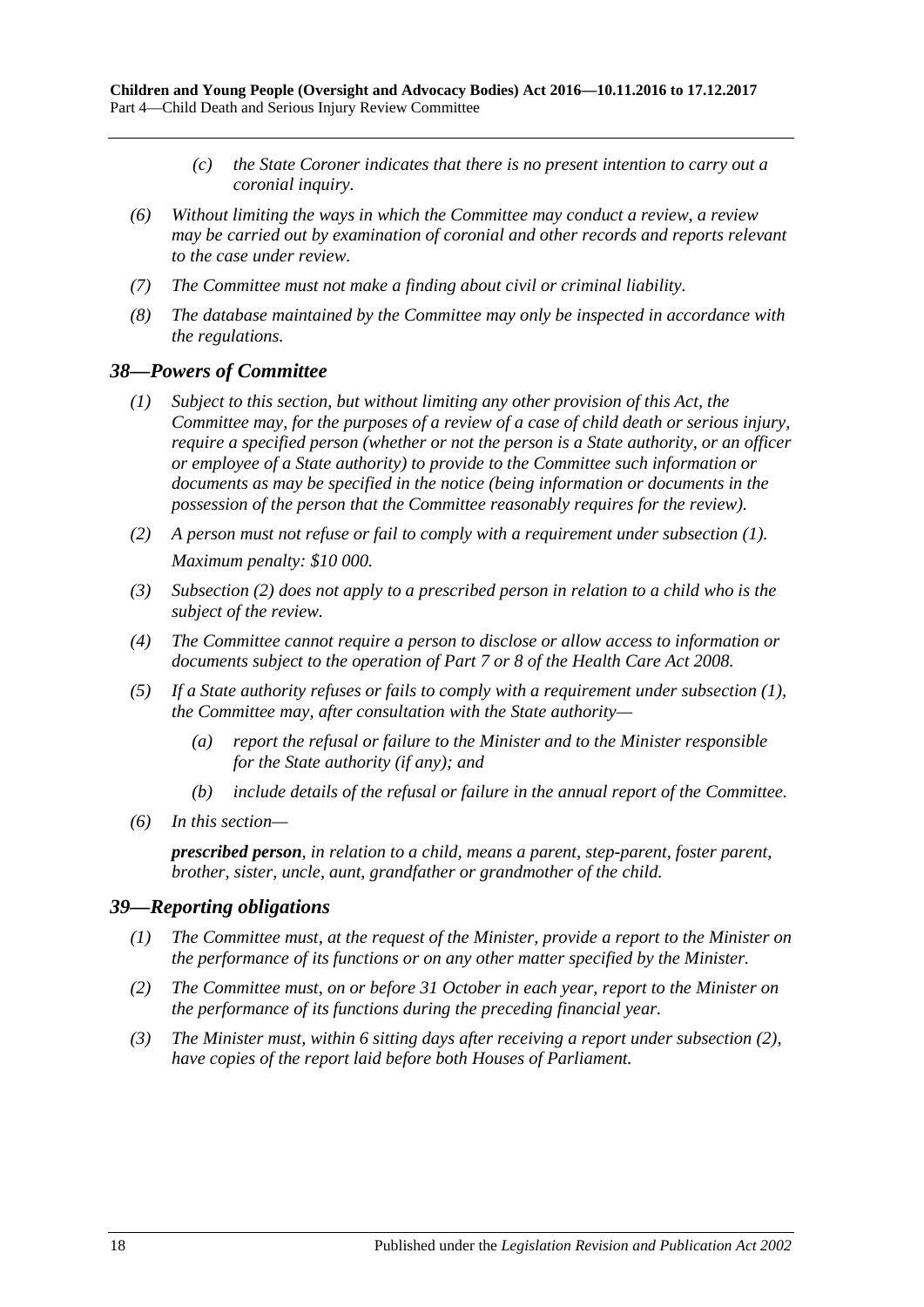# <span id="page-18-0"></span>*Part 5—Referral of matters*

## <span id="page-18-4"></span><span id="page-18-1"></span>*40—Guardian or Committee may refer matter to Commissioner*

- *(1) If, in the course of performing functions under this Act, the Guardian or the Committee becomes aware of a matter that, in the opinion of the Guardian or Committee, should be referred to the Commissioner for action under [Part](#page-4-3) 2, then the Guardian or Committee (as the case requires) may, in a manner and form determined by the Commissioner, refer the matter to the Commissioner.*
- *(2) [Subsection](#page-18-4) (1) applies whether or not the Guardian or the Committee is reviewing, or has reviewed, an incident to which the matter relates.*
- *(3) Nothing in [subsection](#page-18-4) (1) prevents the Guardian or the Committee from reporting or referring the matter under any other provision of this Act or any other Act.*

# <span id="page-18-2"></span>*41—Commissioner, Guardian and Committee may report, and must refer, certain matters to appropriate body*

- <span id="page-18-5"></span>*(1) If, in the course of performing functions under this Act, the Commissioner, the Guardian or the Committee becomes aware of a matter that raises the possibility of professional misconduct or unprofessional conduct, or corruption, misconduct or maladministration in public administration, then the Commissioner, Guardian or Committee (as the case requires)—*
	- *(a) in the case of professional misconduct or unprofessional conduct—may report the matter to the relevant regulatory body for that profession; or*
	- *(b) in the case of corruption, misconduct or maladministration in public administration—must refer the matter to the Office for Public Integrity.*
- *(2) The Commissioner, the Guardian or the Committee (as the case requires) must comply with any reasonable request of the relevant regulatory body for further information in relation to the subject matter of a report under [subsection](#page-18-5) (1)(a).*
- *(3) In this section—*

*corruption, misconduct or maladministration in public administration means corruption in public administration, misconduct in public administration or maladministration in public administration, all within the meaning of the [Independent](http://www.legislation.sa.gov.au/index.aspx?action=legref&type=act&legtitle=Independent%20Commissioner%20Against%20Corruption%20Act%202012)  [Commissioner Against Corruption Act](http://www.legislation.sa.gov.au/index.aspx?action=legref&type=act&legtitle=Independent%20Commissioner%20Against%20Corruption%20Act%202012) 2012;*

*Office for Public Integrity means the Office for Public Integrity under the [Independent Commissioner Against Corruption Act](http://www.legislation.sa.gov.au/index.aspx?action=legref&type=act&legtitle=Independent%20Commissioner%20Against%20Corruption%20Act%202012) 2012.*

## <span id="page-18-3"></span>*42—Commissioner and Guardian may make complaints to Ombudsman*

- <span id="page-18-6"></span>*(1) Despite a provision of the [Ombudsman Act](http://www.legislation.sa.gov.au/index.aspx?action=legref&type=act&legtitle=Ombudsman%20Act%201972) 1972, the Commissioner or the Guardian may, on behalf of a child or young person, or a class of children or young people—*
	- *(a) make a complaint to the Ombudsman in respect of an administrative act; or*
	- *(b) make a prescribed child protection complaint to the Ombudsman,*

*and, for the purposes of the [Ombudsman Act](http://www.legislation.sa.gov.au/index.aspx?action=legref&type=act&legtitle=Ombudsman%20Act%201972) 1972, such a complaint will be taken to be a complaint made under that Act.*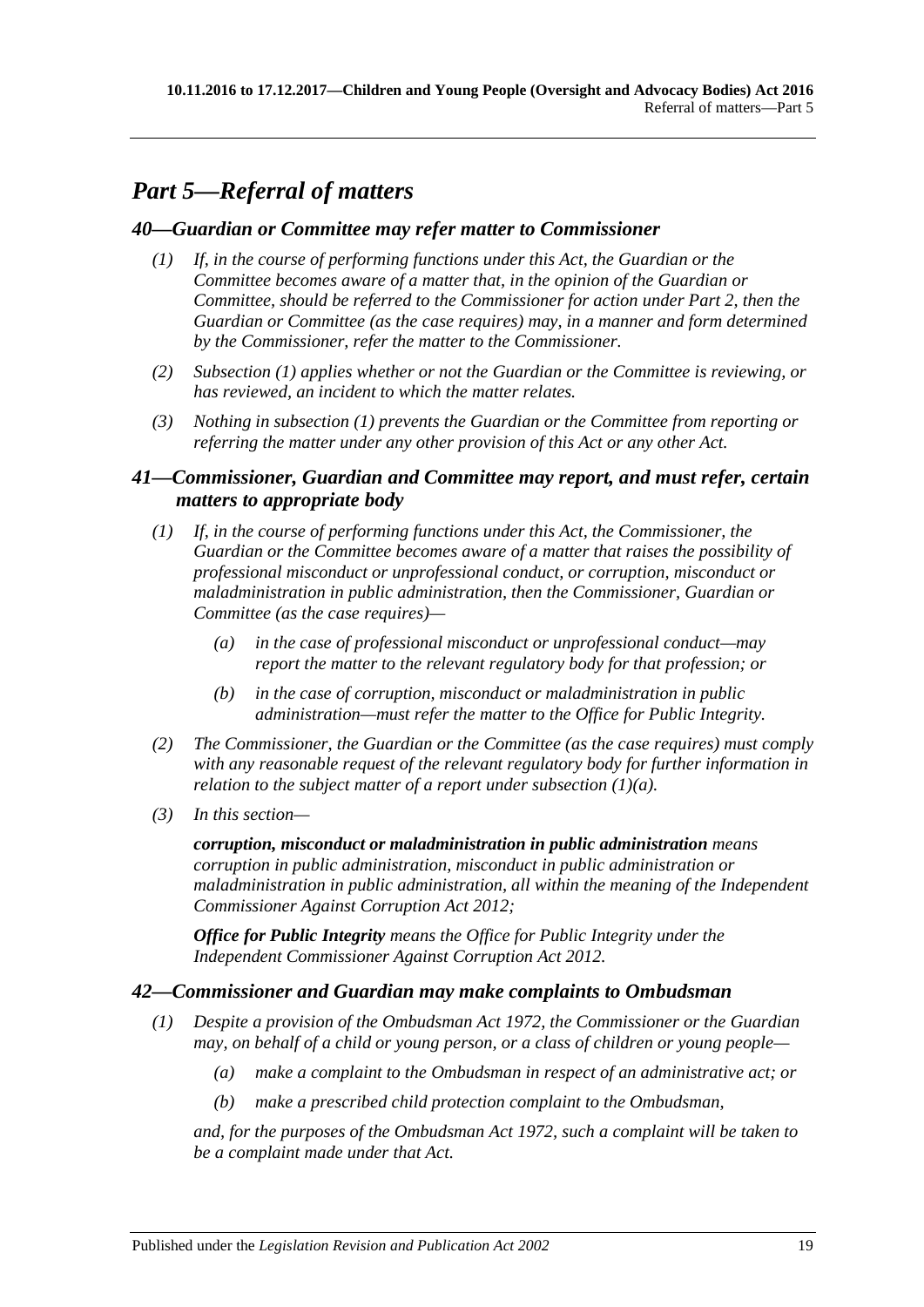- *(2) Without limiting a provision of the [Ombudsman Act](http://www.legislation.sa.gov.au/index.aspx?action=legref&type=act&legtitle=Ombudsman%20Act%201972) 1972, the Ombudsman, in respect of a complaint referred to in [subsection](#page-18-6) (1)(b), has the same jurisdiction and any additional powers that the Health and Community Services Complaints Commissioner would have under the [Health and Community Services Complaints Act](http://www.legislation.sa.gov.au/index.aspx?action=legref&type=act&legtitle=Health%20and%20Community%20Services%20Complaints%20Act%202004) 2004 in respect of such a complaint.*
- *(3) In this section—*

*administrative act has the same meaning as in th[e Ombudsman Act](http://www.legislation.sa.gov.au/index.aspx?action=legref&type=act&legtitle=Ombudsman%20Act%201972) 1972;*

*prescribed child protection complaint has the same meaning as in section 28A of the [Health and Community Services Complaints Act](http://www.legislation.sa.gov.au/index.aspx?action=legref&type=act&legtitle=Health%20and%20Community%20Services%20Complaints%20Act%202004) 2004.*

# <span id="page-19-0"></span>*43—Commissioner and Guardian may make complaints to Health and Community Services Complaints Commissioner*

- <span id="page-19-2"></span>*(1) Subject to this section, but despite a provision of the [Health and Community Services](http://www.legislation.sa.gov.au/index.aspx?action=legref&type=act&legtitle=Health%20and%20Community%20Services%20Complaints%20Act%202004)  [Complaints Act](http://www.legislation.sa.gov.au/index.aspx?action=legref&type=act&legtitle=Health%20and%20Community%20Services%20Complaints%20Act%202004) 2004, the Commissioner or the Guardian may make a complaint to the Health and Community Services Complaints Commissioner on behalf of a child or young person, or a class of children or young people, in respect of a ground referred to in section 25 of that Act (and such a complaint will be taken to be a complaint made under that Act).*
- *(2) In determining whether to make a complaint under [subsection](#page-19-2) (1), the Commissioner or the Guardian (as the case requires)—*
	- *(a) must have regard to the fact that a prescribed child protection complaint should, unless it is a complaint of a kind identified in an administrative arrangement under section 28A of the [Health and Community Services](http://www.legislation.sa.gov.au/index.aspx?action=legref&type=act&legtitle=Health%20and%20Community%20Services%20Complaints%20Act%202004)  [Complaints Act](http://www.legislation.sa.gov.au/index.aspx?action=legref&type=act&legtitle=Health%20and%20Community%20Services%20Complaints%20Act%202004) 2004, be made to the Ombudsman; and*
	- *(b) must consider whether a complaint should instead be made under [section](#page-18-3) 42.*
- *(3) Nothing in this section limits the operation of section 28A of the [Health and](http://www.legislation.sa.gov.au/index.aspx?action=legref&type=act&legtitle=Health%20and%20Community%20Services%20Complaints%20Act%202004)  [Community Services Complaints Act](http://www.legislation.sa.gov.au/index.aspx?action=legref&type=act&legtitle=Health%20and%20Community%20Services%20Complaints%20Act%202004) 2004.*
- *(4) In this section—*

*prescribed child protection complaint has the same meaning as in section 28A of the Health and [Community Services Complaints Act](http://www.legislation.sa.gov.au/index.aspx?action=legref&type=act&legtitle=Health%20and%20Community%20Services%20Complaints%20Act%202004) 2004.*

## <span id="page-19-1"></span>*44—Immediate reports to Parliament*

- *(1) The Commissioner, the Guardian or the Committee may make a report to the Parliament on any matter related to their functions under this Act if satisfied that the matter raises issues of such importance to the safety or wellbeing of children and young people that the Parliament should be made aware of the matter as a matter of urgency.*
- *(2) A copy of the report must be delivered to the President of the Legislative Council and the Speaker of the House of Assembly.*
- *(3) The President of the Legislative Council and the Speaker of the House of Assembly must, on the first sitting day after receiving a report, lay it before their respective Houses.*
- *(4) The Commissioner, the Guardian or the Committee (as the case requires) must also give a copy of the report to the Minister.*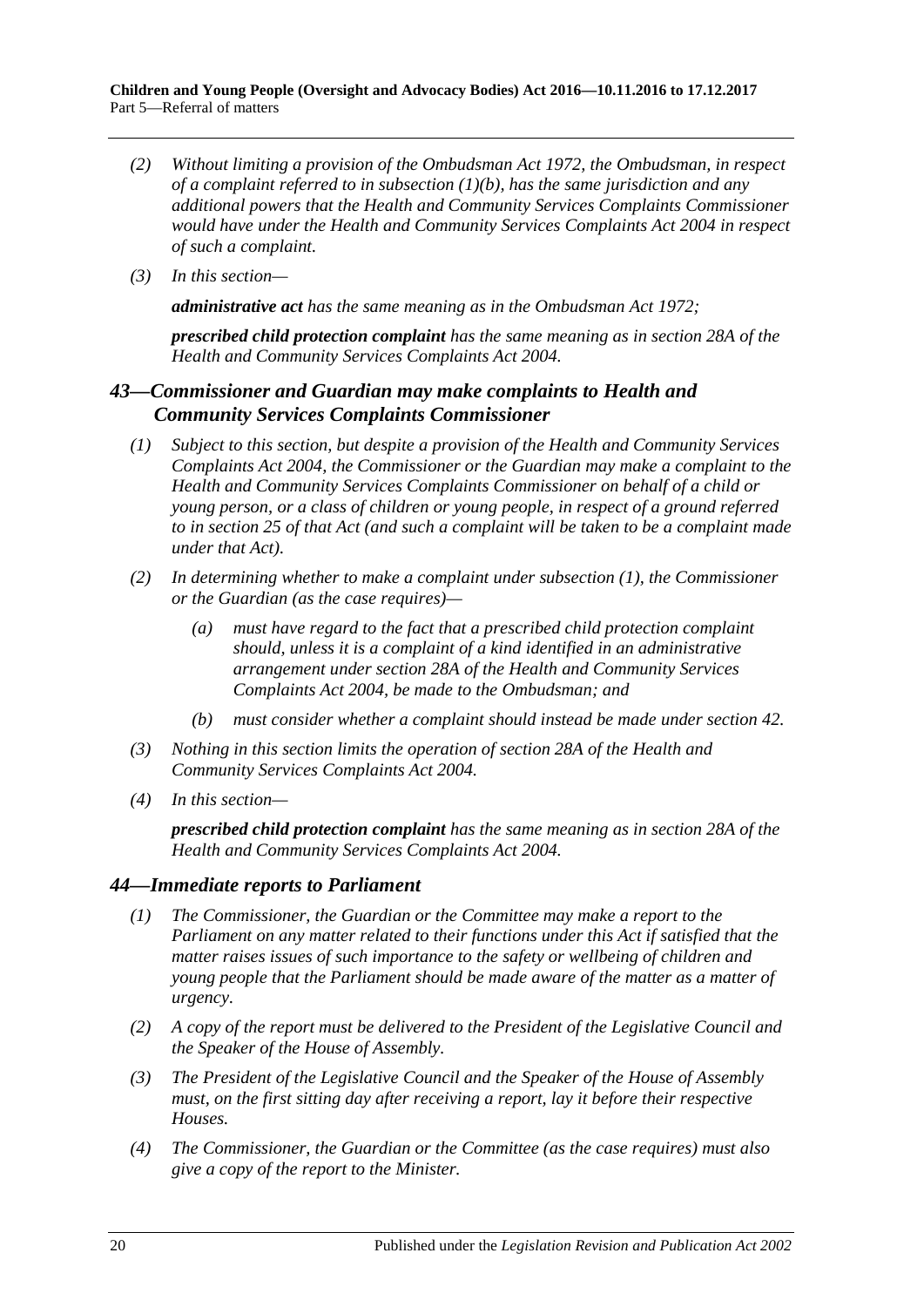# <span id="page-20-0"></span>*45—Referral of matters to inquiry agencies etc not affected*

- *(1) Nothing in this Act prevents a matter from being referred to an inquiry agency or any other appropriate person or body at any time (whether or not an inquiry or other proceedings are being or have been undertaken under this Act).*
- *(2) The referral of a matter does not prevent the Commissioner, the Guardian or the Committee from performing functions or exercising powers in respect of the matter (but in such a case the Commissioner, Guardian or Committee must endeavour to avoid, as far as practicable, prejudice to any person affected by the referral).*
- *(3) In this section—*

#### *inquiry agency means—*

- *(a) South Australia Police; or*
- *(b) the Ombudsman; or*
- *(c) the State Coroner; or*
- *(d) the Independent Commissioner Against Corruption; or*
- *(e) the Commissioner for Public Sector Employment; or*
- *(f) the Health and Community Services Complaints Commissioner; or*
- *(g) the Guardian.*

# <span id="page-20-1"></span>*Part 6—Child Development Council*

# <span id="page-20-2"></span>*Division 1—Child Development Council*

## <span id="page-20-3"></span>*46—Establishment of Child Development Council*

- *(1) The Child Development Council is established.*
- *(2) The Council consists of up to 12 members appointed by the Minister, being persons who collectively have, in the opinion of the Minister, the knowledge, skills and experience necessary to enable the Council to carry out its functions effectively.*
- *(3) The Minister must, before appointing a member to the Council, call for expressions of interest under a scheme determined by the Minister for the purposes of this section.*
- *(4) The Minister may appoint a person to be the deputy of a member of the Council.*
- *(5) A deputy may act as a member of the Council during any period of absence of the member in relation to whom the deputy has been appointed.*

## <span id="page-20-4"></span>*47—Terms and conditions of membership*

- *(1) Subject to this section, a member of the Council will hold office on conditions, and for a term (not exceeding 2 years), determined by the Minister and specified in the instrument of appointment and is, at the expiration of a term of office, eligible for reappointment.*
- *(2) The office of a member becomes vacant if the member—*
	- *(a) dies; or*
	- *(b) completes a term of office and is not reappointed; or*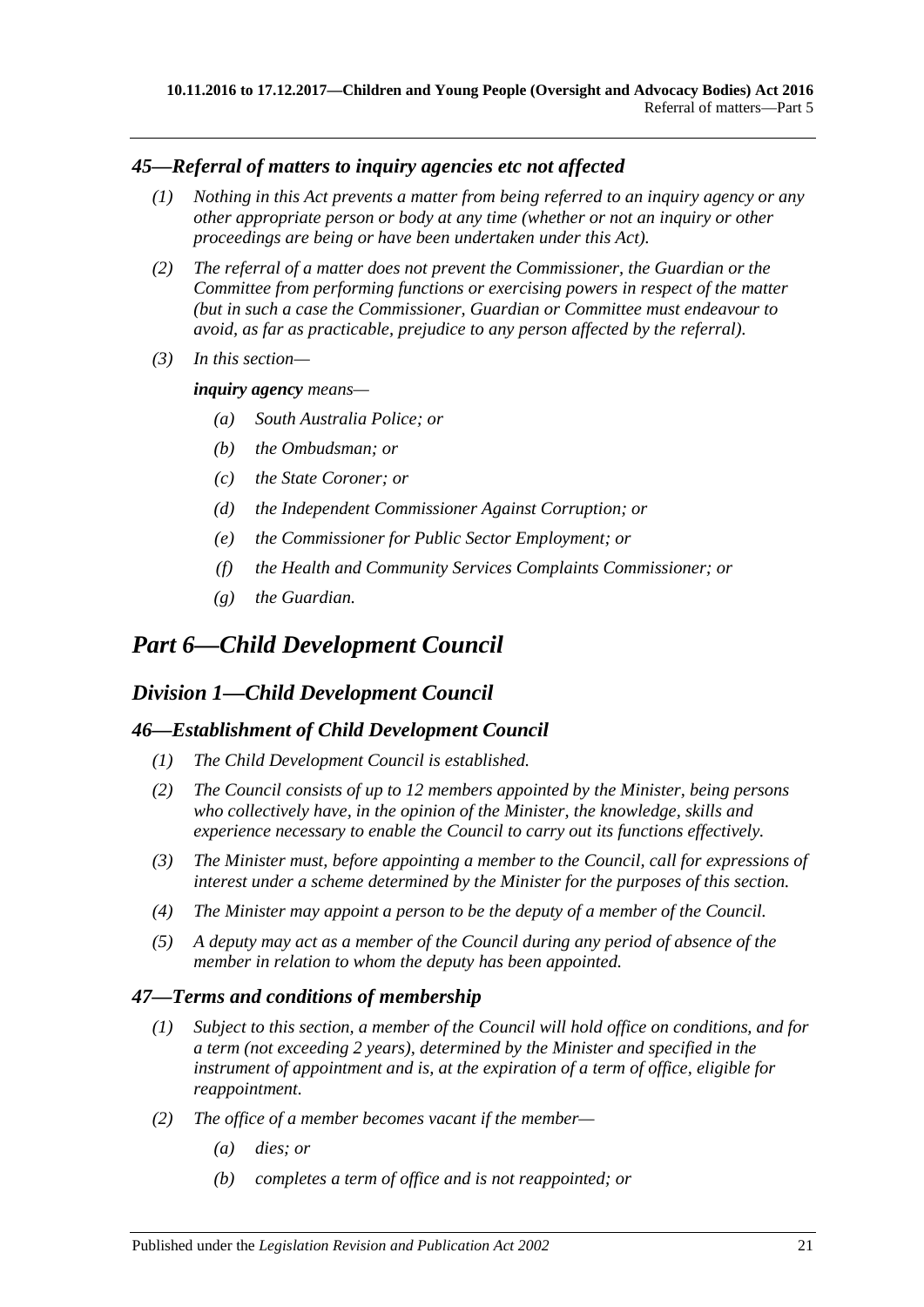- *(c) resigns by written notice to the Minister; or*
- *(d) is convicted of—*
	- *(i) an indictable offence against the law of this State; or*
	- *(ii) an offence against the law of this State that is punishable by imprisonment for a term of at least 12 months; or*
	- *(iii) an offence against the law of another jurisdiction that, if committed in this State, would be an offence of a kind referred to in a preceding paragraph; or*
- *(e) is sentenced to imprisonment for an offence (whether against a law of this State or another jurisdiction); or*
- *(f) becomes a prohibited person within the meaning of the [Child Safety](http://www.legislation.sa.gov.au/index.aspx?action=legref&type=act&legtitle=Child%20Safety%20(Prohibited%20Persons)%20Act%202016)  [\(Prohibited Persons\) Act 2016;](http://www.legislation.sa.gov.au/index.aspx?action=legref&type=act&legtitle=Child%20Safety%20(Prohibited%20Persons)%20Act%202016) or*
- *(g) is removed from office by the Minister under [subsection](#page-21-2) (3).*
- <span id="page-21-2"></span>*(3) The Minister may remove a member from office—*
	- *(a) for misconduct or conduct that may bring the Council into disrepute; or*
	- *(b) for breach of, or non-compliance with, a condition of appointment; or*
	- *(c) if the member has become bankrupt or has applied to take the benefit of a law for the relief of insolvent debtors; or*
	- *(d) if the member has been disqualified from managing corporations under Chapter 2D Part 2D.6 of the Corporations Act 2001 of the Commonwealth; or*
	- *(e) if the member has, because of mental or physical incapacity, failed to carry out duties of the position satisfactorily; or*
	- *(f) for incompetence or neglecting the duties of the position; or*
	- *(g) any other reason the Minister thinks fit.*
- *(4) An act or proceeding of the Council is not invalid by reason only of a vacancy in its membership or a defect in the appointment of a member.*

#### <span id="page-21-0"></span>*48—Presiding member and deputy presiding member*

*The Minister must appoint 1 of the members of the Council to be the presiding member of the Council and 1 to be the deputy presiding member.*

#### <span id="page-21-1"></span>*49—Delegation*

- *(1) The Council may delegate a function or power under this Act (other than a prescribed function or power)—*
	- *(a) to a member of the Council; or*
	- *(b) to a committee established by the Council; or*
	- *(c) to a specified body or person (including a person for the time being holding or acting in a specified office or position).*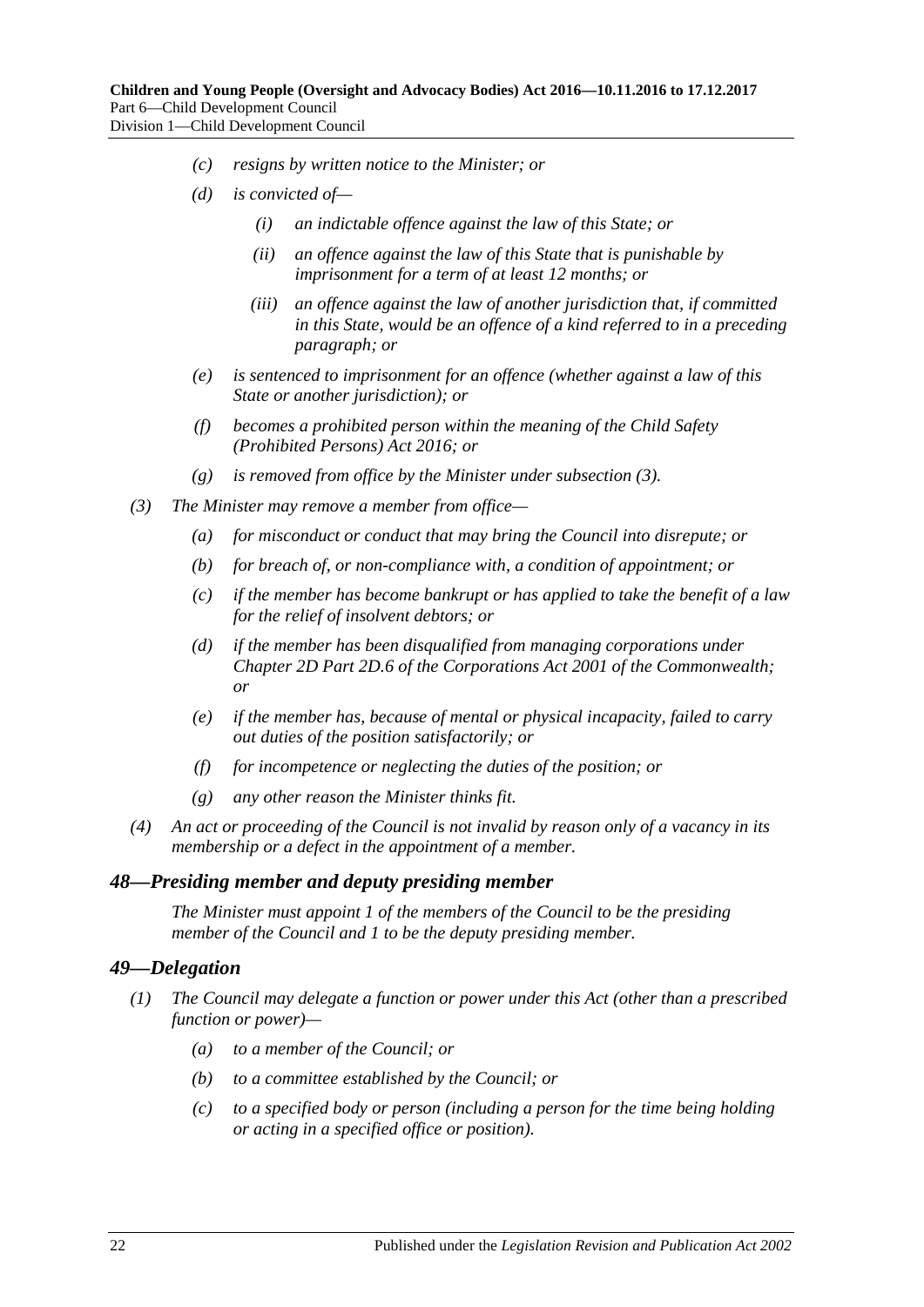- *(2) A delegation under this section—*
	- *(a) must be by instrument in writing; and*
	- *(b) may be absolute or conditional; and*
	- *(c) does not derogate from the ability of the Council to act in any matter; and*
	- *(d) is revocable at will.*
- *(3) A function or power delegated under this section may, if the instrument of delegation so provides, be further delegated.*

#### <span id="page-22-0"></span>*50—Committees*

- *(1) The Council may establish committees—*
	- *(a) to advise the Council; or*
	- *(b) to carry out functions on behalf of the Council.*
- *(2) The membership of a committee will be determined by the Council and may, but need not, consist of, or include, members of the Council.*
- *(3) The Council will determine who will be the presiding member of a committee.*
- <span id="page-22-2"></span>*(4) The procedures to be observed in relation to the conduct of the business of a committee will be—*
	- *(a) as determined by the Council; and*
	- *(b) insofar as a procedure is not determined under [paragraph](#page-22-2) (a)—as determined by the committee.*

## <span id="page-22-1"></span>*51—Council's procedures*

- *(1) Subject to this Act, a quorum of the Council consists of one half the total number of its members (ignoring any fraction resulting from the division) plus 1.*
- *(2) The Council must meet at least 6 times in any calendar year.*
- *(3) The presiding member will preside at a meeting of the Council and, in the absence of that person, or, in that member's absence, by the deputy presiding member and, in the absence of both the presiding member and the deputy presiding member, the members present at a meeting of the Council must choose 1 of their number to preside at the meeting.*
- *(4) A decision carried by a majority of the votes cast by members of the Council at a meeting is a decision of the Council.*
- *(5) Each member present at a meeting of the Council has 1 vote on any question arising for decision (but, to avoid doubt, the member presiding at the meeting does not have a casting vote if the votes are equal).*
- *(6) The Council must have accurate minutes kept of its meetings.*
- *(7) Subject to this Act and any direction of the Minister, the Council may determine its own procedures.*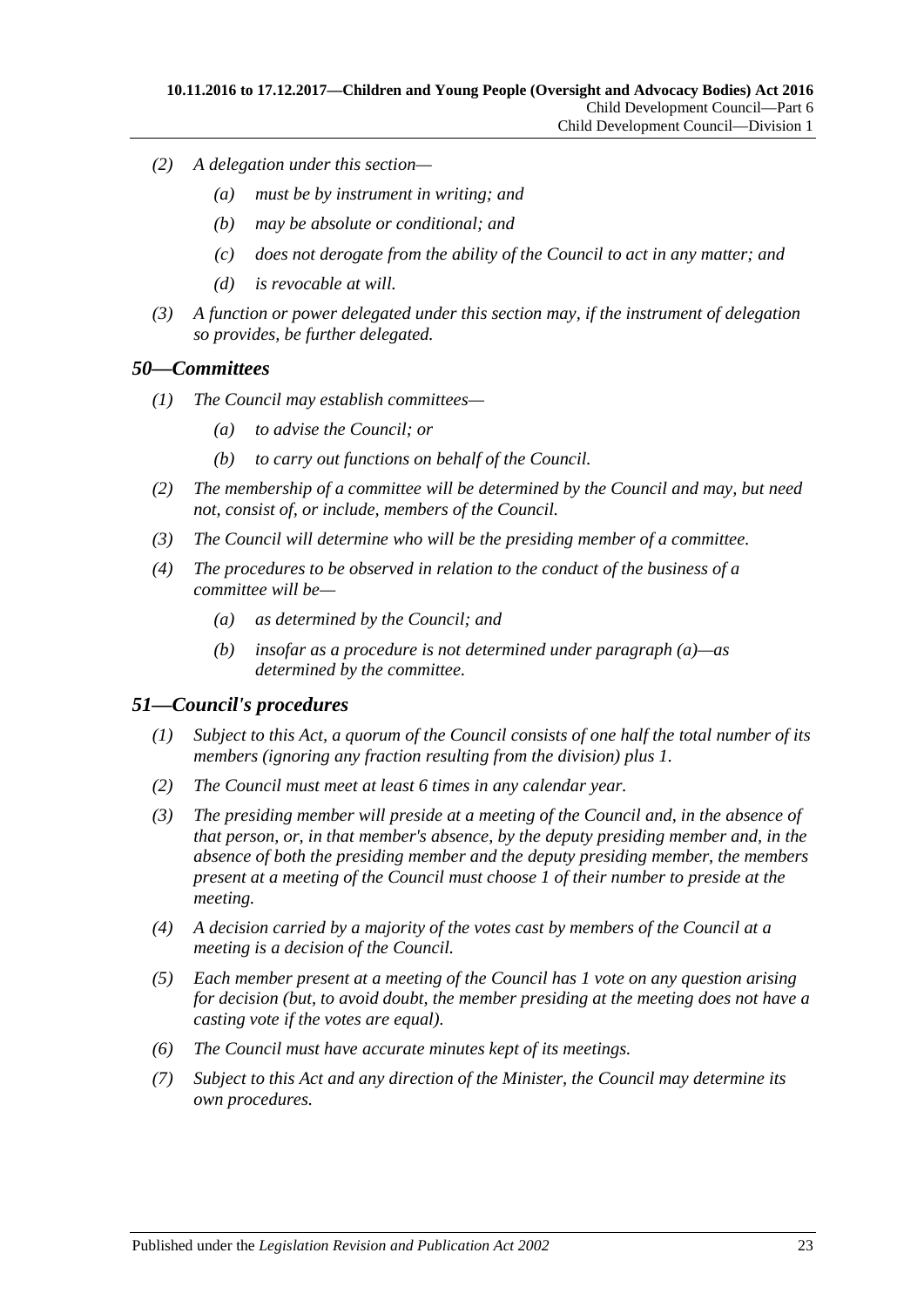## <span id="page-23-0"></span>*52—Commissioner or representative may attend meetings of Council*

*The Commissioner, or a person authorised in writing by the Commissioner—*

- *(a) may attend and take part in discussions at any meeting of the Council; and*
- *(b) may have access to papers provided to members for the purposes of any meeting of the Council,*

*but does not have a vote on any question arising for decision at a meeting of the Council.*

## <span id="page-23-1"></span>*53—Staff and resources*

*The Minister must provide the Council with the staff and other resources that the Council reasonably needs for carrying out the Council's functions.*

## <span id="page-23-2"></span>*54—Use of staff etc of Public Service*

*The Council may, under an arrangement established by the Minister administering an administrative unit of the Public Service, make use of the staff, equipment or facilities of that administrative unit.*

## <span id="page-23-3"></span>*55—Functions and powers of Council*

- *(1) The primary function of the Council is to prepare and maintain the Outcomes Framework for Children and Young People.*
- *(2) The Council has the following additional functions:*
	- *(a) to advise and report to the Government on the effectiveness of the Outcomes Framework in—*
		- *(i) keeping children and young people safe from harm; and*
		- *(ii) ensuring that children and young people are cared for in a way that allows them to realise their potential; and*
		- *(iii) improving the physical and mental health, and the emotional wellbeing, of children and young people; and*
		- *(iv) improving the participation of children and young people in educational and vocational training; and*
		- *(v) improving the participation of children and young people in sporting, creative, cultural and other recreational activities; and*
		- *(vi) ensuring that children and young people are properly prepared for taking their position in society as responsible citizens; and*
		- *(vii) maintaining the cultural identity of children and young people;*
	- *(b) to promote the implementation of the Outcomes Framework in respect of matters affecting children and young people under the laws of the State;*
	- *(c) such other functions as may be assigned to the Council under this or any other Act or by the Minister.*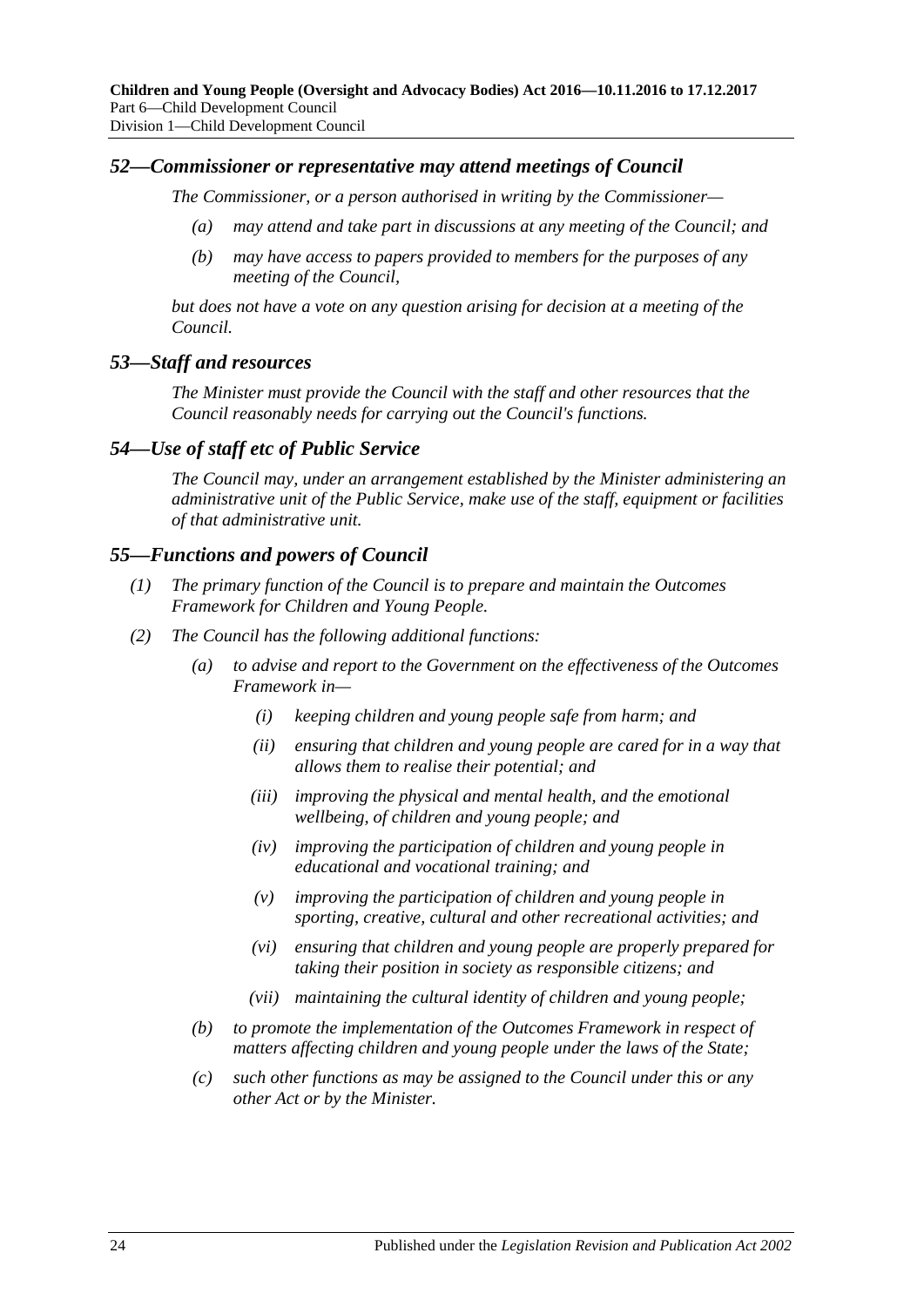- *(3) In performing the functions under this section, the Council should, as far as is reasonably practicable, seek to work collaboratively with—*
	- *(a) State authorities and Commonwealth agencies that have functions that are relevant to those of the Council; and*
	- *(b) relevant industry, professional and community groups and organisations.*
- *(4) Subject to this Act, the Council has such powers as may be necessary or expedient for the performance of the Council's functions.*

#### <span id="page-24-0"></span>*56—Reporting obligations*

- *(1) The Council must, at the request of the Minister, provide a report to the Minister on the performance of its functions or on any other matter specified by the Minister.*
- <span id="page-24-3"></span>*(2) The Council must, on or before 31 October in each year, report to the Minister on the performance of its functions during the preceding financial year.*
- *(3) The Minister must, within 6 sitting days after receiving a report under [subsection](#page-24-3) (2), have copies of the report laid before both Houses of Parliament.*

# <span id="page-24-1"></span>*Division 2—Outcomes Framework for Children and Young People*

#### <span id="page-24-2"></span>*57—Outcomes Framework for Children and Young People*

- *(1) There is to be an Outcomes Framework for Children and Young People.*
- *(2) Without limiting any other matter that may be included in the Outcomes Framework, the Outcomes Framework must include a Charter for Children and Young People.*
- *(3) The Outcomes Framework is to be prepared by the Child Development Council.*
- *(4) The Council must, in preparing the Outcomes Framework—*
	- *(a) act in accordance with any instructions of the Minister; and*
	- *(b) consult with—*
		- *(i) the Commissioner; and*
		- *(ii) any other person or body prescribed by the regulations,*

*and may consult with any other person or body that the Council thinks appropriate; and*

- *(c) engage children and young people, and their parents, carers and families; and*
- *(d) ensure an appropriate focus on the needs of priority population groups; and*
- *(e) develop performance indicators against which progress in relation to the development and wellbeing of children and young people in the State can be tracked over time.*
- *(5) The regulations may make further provisions with regard to the Outcomes Framework including, without limiting the generality of this subsection, provisions relating to—*
	- *(a) how the Outcomes Framework is to be prepared; and*
	- *(b) the form of the Outcomes Framework and any variation of the Outcomes Framework; and*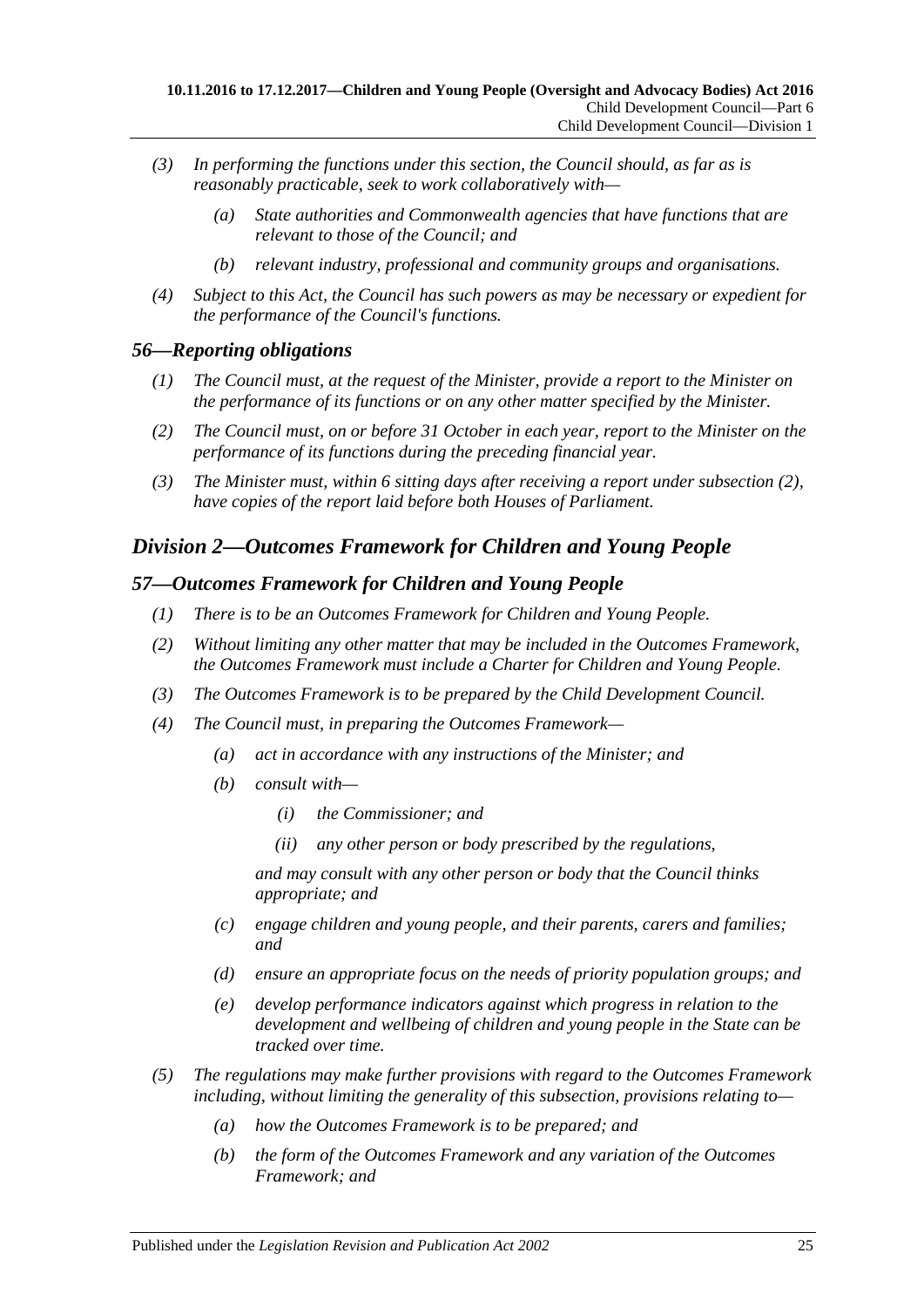Division 2—Outcomes Framework for Children and Young People

- *(c) the kinds of information to be included in the Outcomes Framework; and*
- *(d) consultation requirements relating to the Outcomes Framework; and*
- *(e) consideration and approval of the Outcomes Framework by the Minister; and*
- *(f) requirements as to the ongoing review of the Outcomes Framework; and*
- *(g) variation or substitution of the Outcomes Framework,*

*including provisions limiting a matter referred to in a preceding paragraph.*

- *(6) The Outcomes Framework, and any variation or substitution of the Outcomes Framework, has effect from the time it is approved by the Minister.*
- *(7) The Council must, on the Outcomes Framework or a variation of the Outcomes Framework being approved by the Minister—*
	- *(a) cause the Outcomes Framework or variation to be published in the Gazette; and*
	- *(b) cause the Outcomes Framework to be published on a website determined by the Minister.*

#### <span id="page-25-4"></span><span id="page-25-0"></span>*58—Statutory duty of State authorities in respect of Outcomes Framework*

- *(1) Every State authority must, in carrying out its functions or exercising its powers, have regard to, and seek to give effect to, the Outcomes Framework.*
- *(2) A State authority will be taken not to be in breach of [subsection](#page-25-4) (1) if the State authority is acting—*
	- *(a) in accordance with a requirement under this or any other Act; or*
	- *(b) in circumstances prescribed by the regulations.*
- *(3) A failure by a State authority to comply with this section does not, of itself, give rise to any civil liability against the Crown, the State authority or any other person.*

# <span id="page-25-1"></span>*Part 7—Information gathering and sharing*

#### <span id="page-25-2"></span>*59—No obligation to maintain secrecy*

*No obligation to maintain secrecy or other restriction on the disclosure of information applies in relation to the disclosure of information to the Commissioner, the Guardian or the Committee under this Act, except an obligation or restriction designed to keep the identity of an informant or notifier secret.*

## <span id="page-25-5"></span><span id="page-25-3"></span>*60—Commissioner may require State authority to provide report*

- *(1) The Commissioner may, if the Commissioner is of the opinion that it is necessary or would otherwise assist the Commissioner in the performance of functions under this Act, require a State authority to prepare and provide a report to the Commissioner in relation to the matters, and in accordance with any requirements, specified in the notice.*
- <span id="page-25-6"></span>*(2) If a State authority has not complied with a requirement under [subsection](#page-25-5) (1), the Commissioner may require the State authority to provide to the Commissioner within a specified period a report setting out the reasons for non-compliance.*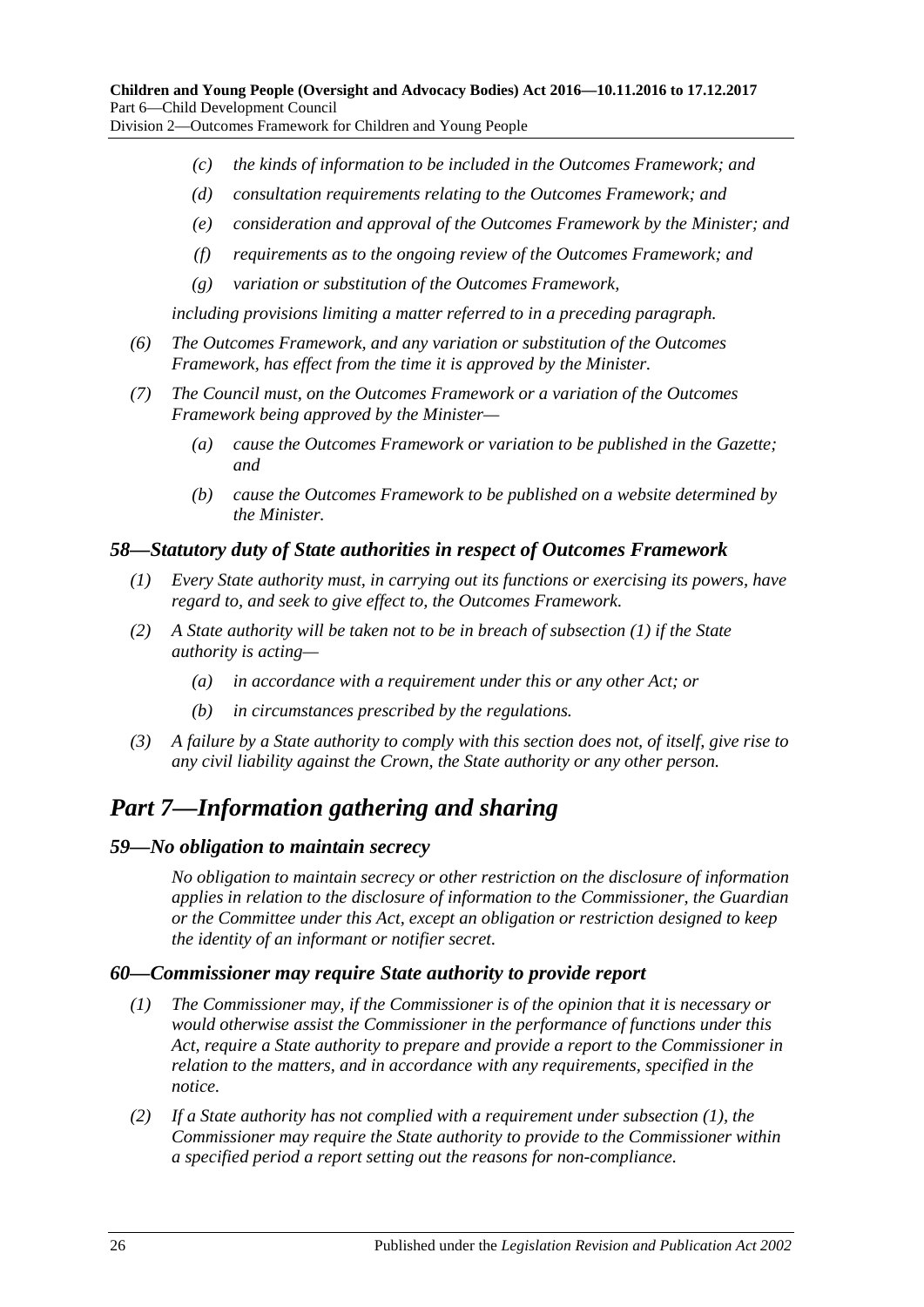- <span id="page-26-2"></span>*(3) The Commissioner may, on receiving a report under [subsection](#page-25-6) (2), submit a copy of the report to the Minister setting out the views of the Commissioner in respect of the State authority's non-compliance.*
- <span id="page-26-3"></span>*(4) The Minister must, on receiving a report under [subsection](#page-26-2) (3), prepare a report to Parliament setting out—*
	- *(a) the Minister's response to the Commissioner's report; and*
	- *(b) any other information required by the regulations.*
- *(5) The Minister must, within 6 sitting days after completing a report under [subsection](#page-26-3) (4), cause a copy of both the report and the Commissioner's report under [subsection](#page-26-2) (3) to be laid before both Houses of Parliament.*

## <span id="page-26-4"></span><span id="page-26-0"></span>*61—Commissioner, Guardian or Council may require information*

- *(1) The Commissioner or the Guardian may, by notice in writing, require a specified person (whether or not the person is a State authority, or an officer or employee of a State authority) to provide to them such information, or such documents, as may be specified in the notice (being information or documents in the possession of the person or body that the Commissioner or Guardian reasonably requires for the performance of functions under this Act).*
- *(2) A person of whom a requirement is made under [subsection](#page-26-4) (1) must give the specified information or documents to the Commissioner or Guardian (as the case requires) within the period specified in the notice.*
- *(3) A person who refuses or fails to comply with a notice under [subsection](#page-26-4) (1) is guilty of an offence.*

*Maximum penalty: \$10 000.*

- *(4) If a State authority refuses or fails to comply with a notice under [subsection](#page-26-4) (1), the Commissioner or Guardian (as the case requires) may, after consultation with the State authority—*
	- *(a) report the refusal or failure to the Minister and to the Minister responsible for the State authority (if any); and*
	- *(b) include details of the refusal or failure in the annual report of the Commissioner or Guardian.*
- *(5) The Minister may, by notice in writing, exempt a specified person or body, or persons or bodies of a specified class, from the operation of this section.*
- *(6) An exemption—*
	- *(a) may be conditional or unconditional; and*
	- *(b) may be varied or revoked by the Minister by further notice in writing.*

## <span id="page-26-1"></span>*62—Sharing of information between certain persons and bodies*

- *(1) This section applies to the following persons and bodies:*
	- *(a) the Commissioner;*
	- *(b) the Guardian;*
	- *(c) the Committee;*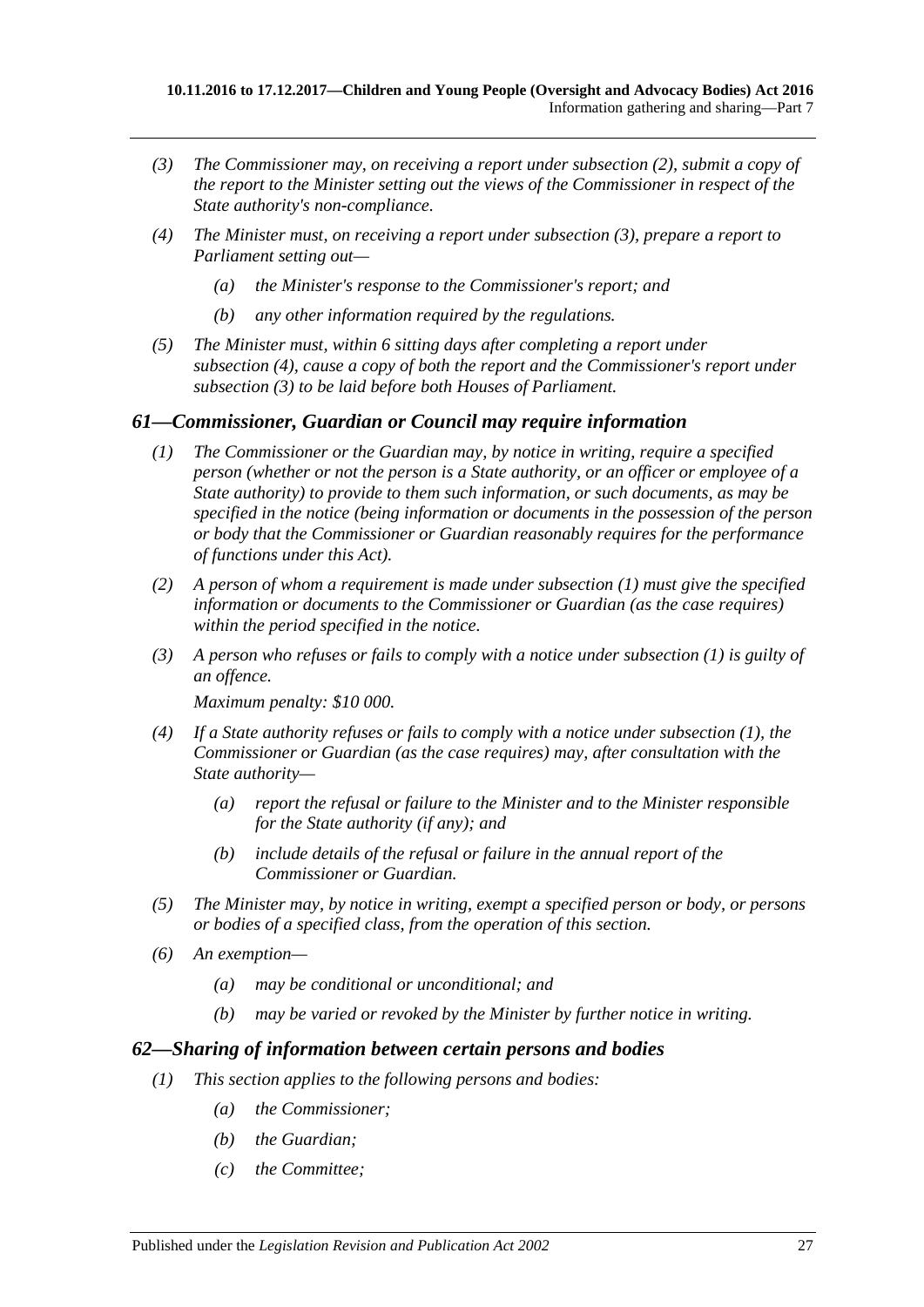- *(d) the Council;*
- *(e) a State authority;*
- *(f) any other person or body declared by the regulations to be included in the ambit of this subsection.*
- *(2) Despite any other Act or law, a person or body to whom this section applies (the provider) may, in accordance with any requirement set out in the regulations, provide prescribed information and documents to another person or body to whom this section applies (the recipient) if the provider reasonably believes that the provision of the information or documents would assist the recipient—*
	- *(a) to perform official functions relating to the health, safety, welfare or wellbeing of a child or young person or class of children or young people; or*
	- *(b) to manage any risk to a child or young person or class of children or young people that might arise in the recipient's capacity as an employer or provider of services.*
- <span id="page-27-3"></span>*(3) Despite any other Act or law, information or documents that do not directly or indirectly disclose the identity of any person may be provided by one person or body to whom this section applies to another without restriction.*
- *(4) [Subsection](#page-27-3) (3) applies—*
	- *(a) whether or not the information or documents consist of or include prescribed information and documents; and*
	- *(b) whether the information or document ever disclosed the identity of a person, or has been redacted so as to de-identify it.*
- *(5) Information may be provided under this section regardless of whether the provider has been requested to provide the information.*
- *(6) In this section—*

#### *prescribed information and documents means—*

- *(a) information or documents relating to the health, safety, welfare or wellbeing of a particular child or young person or class of children or young people; or*
- *(b) any other information or document of a kind prescribed by the regulations for the purposes of this definition.*

#### <span id="page-27-0"></span>*63—Interaction with Public Sector (Data Sharing) Act 2016*

*Nothing in this Part affects the operation of the [Public Sector \(Data Sharing\)](http://www.legislation.sa.gov.au/index.aspx?action=legref&type=act&legtitle=Public%20Sector%20(Data%20Sharing)%20Act%202016)  Act [2016.](http://www.legislation.sa.gov.au/index.aspx?action=legref&type=act&legtitle=Public%20Sector%20(Data%20Sharing)%20Act%202016)*

# <span id="page-27-1"></span>**Part 8—Miscellaneous**

#### <span id="page-27-2"></span>*64—Obstruction etc*

*A person must not, without reasonable excuse, obstruct, hinder, resist or improperly influence, or attempt to obstruct, hinder, resist or improperly influence, the Commissioner, the Guardian, the Committee or the Council in the performance or exercise of a function or power under this Act.*

*Maximum penalty: \$10 000.*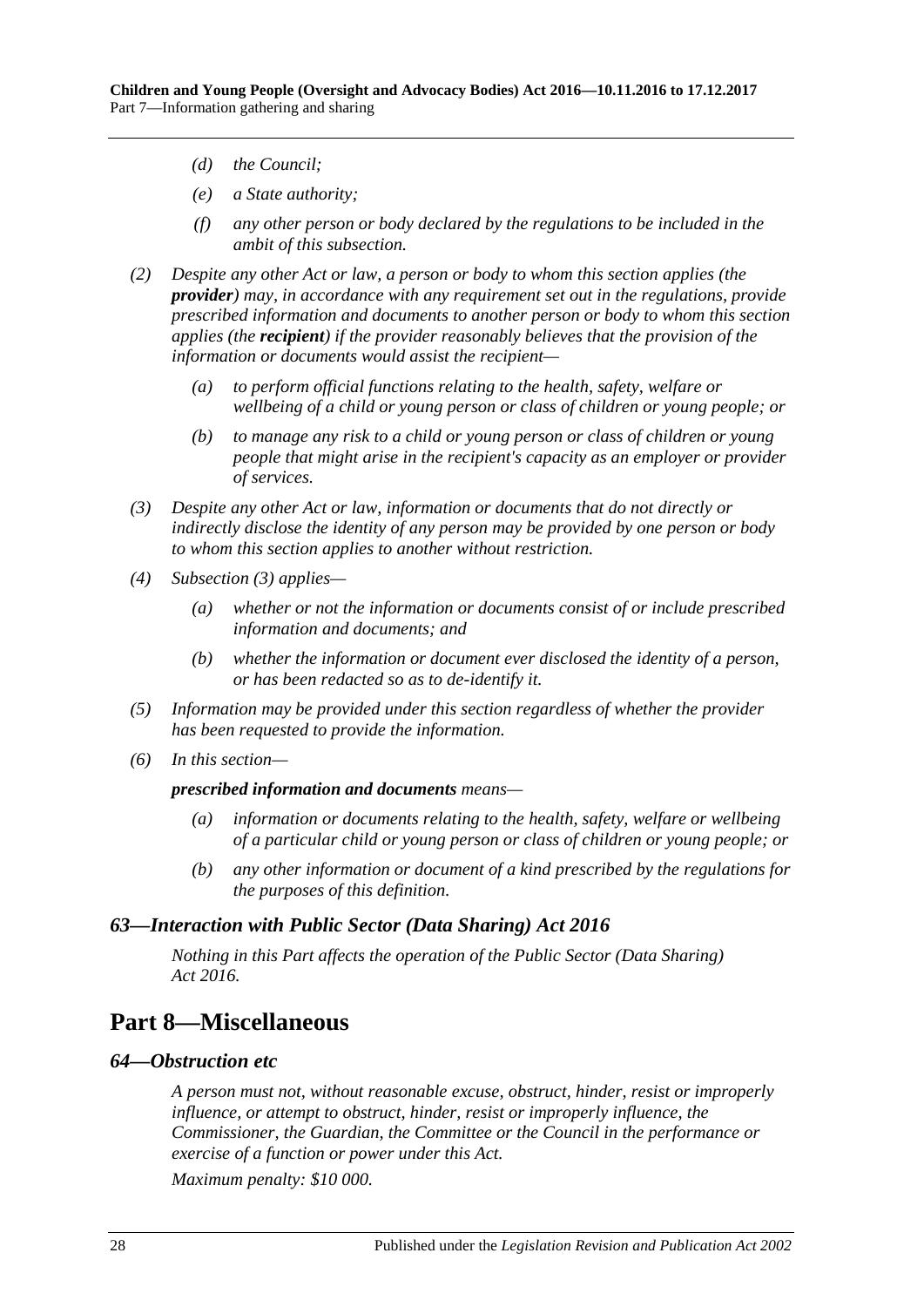#### <span id="page-28-0"></span>*65—False or misleading statements*

*A person must not make a statement knowing that it is false or misleading in a material particular (whether by reason of the inclusion or omission of a particular) in information provided under this Act.*

*Maximum penalty: \$10 000.*

#### <span id="page-28-3"></span><span id="page-28-1"></span>**66—Confidentiality**

- (1) A person engaged or formerly engaged in the administration of this Act must not divulge or communicate personal information obtained (whether by that person or otherwise) in the course of official duties except—
	- (a) as required or authorised by or under this Act or any other Act or law; or
	- (b) with the consent of the person to whom the information relates; or
	- (c) in connection with the administration or enforcement of this or any other Act; or
	- (d) for the purposes of referring the matter to a law enforcement agency, or a person or agency exercising official duties under an Act relating to the care or protection of children; or
	- (e) to an agency or instrumentality of this State, the Commonwealth or another State or a Territory of the Commonwealth for the purposes of the proper performance of its functions; or
	- (f) if the disclosure is reasonably necessary for the protection of the lawful interests of that person.

Maximum penalty: \$10 000.

- (2) [Subsection](#page-28-3) (1) does not prevent disclosure of statistical or other data that could not reasonably be expected to lead to the identification of any person to whom it relates.
- (3) Information that has been disclosed under [subsection](#page-28-3) (1) for a particular purpose must not be used for any other purpose by—
	- (a) the person to whom the information was disclosed; or
	- (b) any other person who gains access to the information (whether properly or improperly and whether directly or indirectly) as a result of that disclosure.

Maximum penalty: \$10 000.

(4) The regulations may make further provision in respect of the disclosure of information obtained in the course of the administration of this Act.

#### <span id="page-28-2"></span>*67—Victimisation*

- *(1) A person who causes detriment to another on the ground, or substantially on the ground, that the other person or a third person has provided, or intends to provide, information under this Act commits an act of victimisation.*
- *(2) Causing detriment on the ground that a person—*
	- *(a) has made a false allegation; or*
	- *(b) has not acted in good faith,*

*does not constitute an act of victimisation.*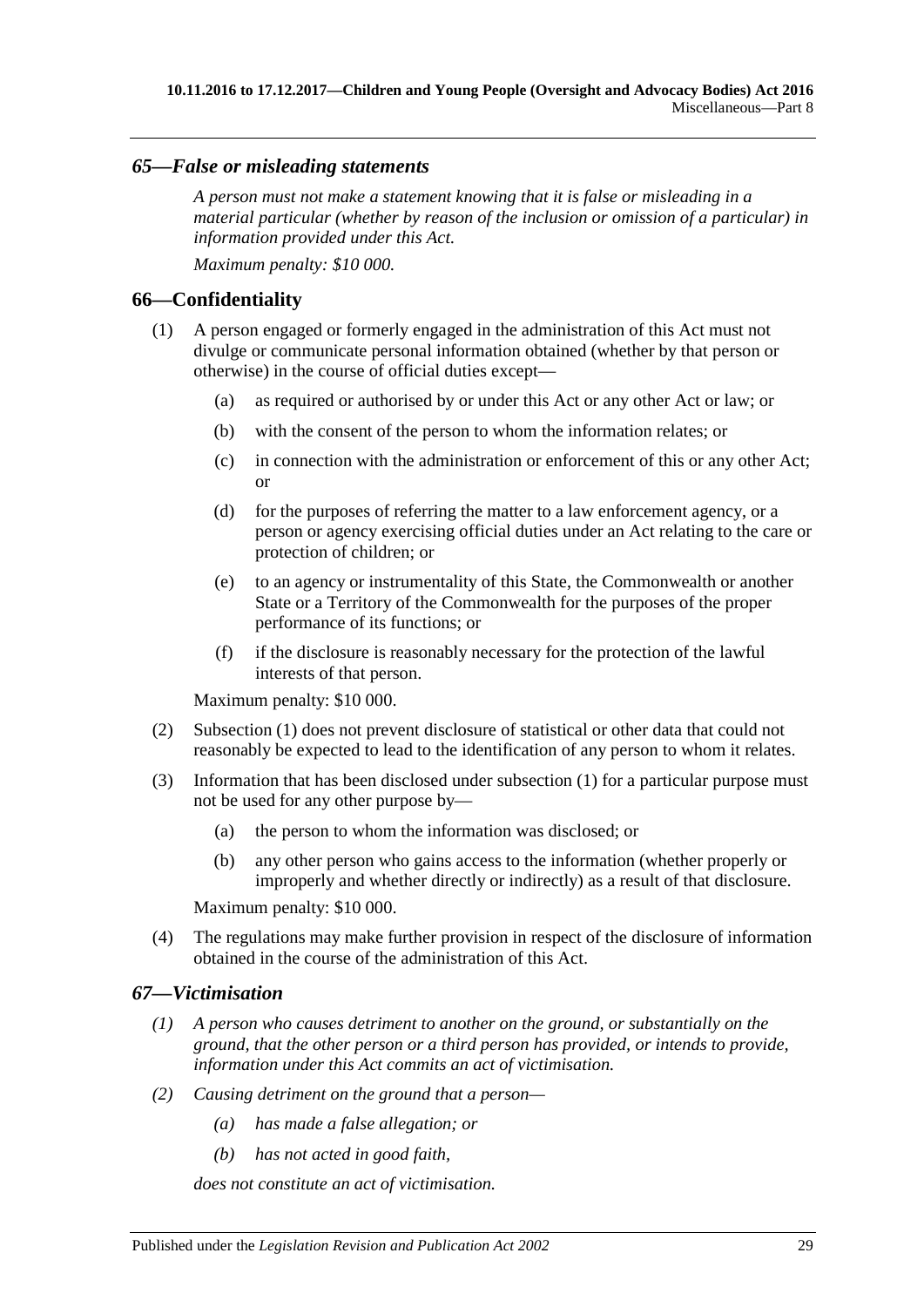- *(3) An act of victimisation under this Act may be dealt with—*
	- *(a) as a tort; or*
	- *(b) as if it were an act of victimisation under the [Equal Opportunity Act](http://www.legislation.sa.gov.au/index.aspx?action=legref&type=act&legtitle=Equal%20Opportunity%20Act%201984) 1984,*

*but, if the victim commences proceedings in a court seeking a remedy in tort, the victim cannot subsequently lodge a complaint under the [Equal Opportunity Act](http://www.legislation.sa.gov.au/index.aspx?action=legref&type=act&legtitle=Equal%20Opportunity%20Act%201984) 1984 and, conversely, if the victim lodges a complaint under that Act, the victim cannot subsequently commence proceedings in a court seeking a remedy in tort.*

- *(4) If a complaint alleging an act of victimisation under this Act has been lodged with the Commissioner for Equal Opportunity and the Commissioner is of the opinion that the subject matter of the complaint has already been adequately dealt with by a competent authority, the Commissioner may decline to act on the complaint or to proceed further with action on the complaint.*
- *(5) In proceedings against a person seeking a remedy in tort for an act of victimisation committed by an employee or agent of the person, it is a defence to prove that the person exercised all reasonable diligence to ensure that the employee or agent would not commit an act of victimisation.*
- <span id="page-29-1"></span>*(6) A person who personally commits an act of victimisation under this Act is guilty of an offence.*

*Maximum penalty: \$10 000.*

- *(7) Proceedings for an offence against [subsection](#page-29-1) (6) may only be commenced by a police officer or a person approved by either the Commissioner of Police or the Director of Public Prosecutions.*
- *(8) In this section—*

*detriment includes—*

- *(a) injury, damage or loss; or*
- *(b) intimidation or harassment; or*
- *(c) discrimination, disadvantage or adverse treatment in relation to a person's employment; or*
- *(d) threats of reprisal.*

#### <span id="page-29-0"></span>**68—Protections, privileges and immunities**

- (1) No liability attaches to the Commissioner, the Guardian, a member of the Committee, a member of the Council or any other person for any act or omission in good faith in the exercise or purported exercise of powers or functions under this or any other Act.
- (2) Nothing in this Act affects the privileges, immunities or powers of the Legislative Council or House of Assembly or their committees or members.
- (3) Nothing in this Act affects any rule or principle of law relating to—
	- (a) legal professional privilege; or
	- (b) "without prejudice" privilege; or
	- (c) public interest immunity.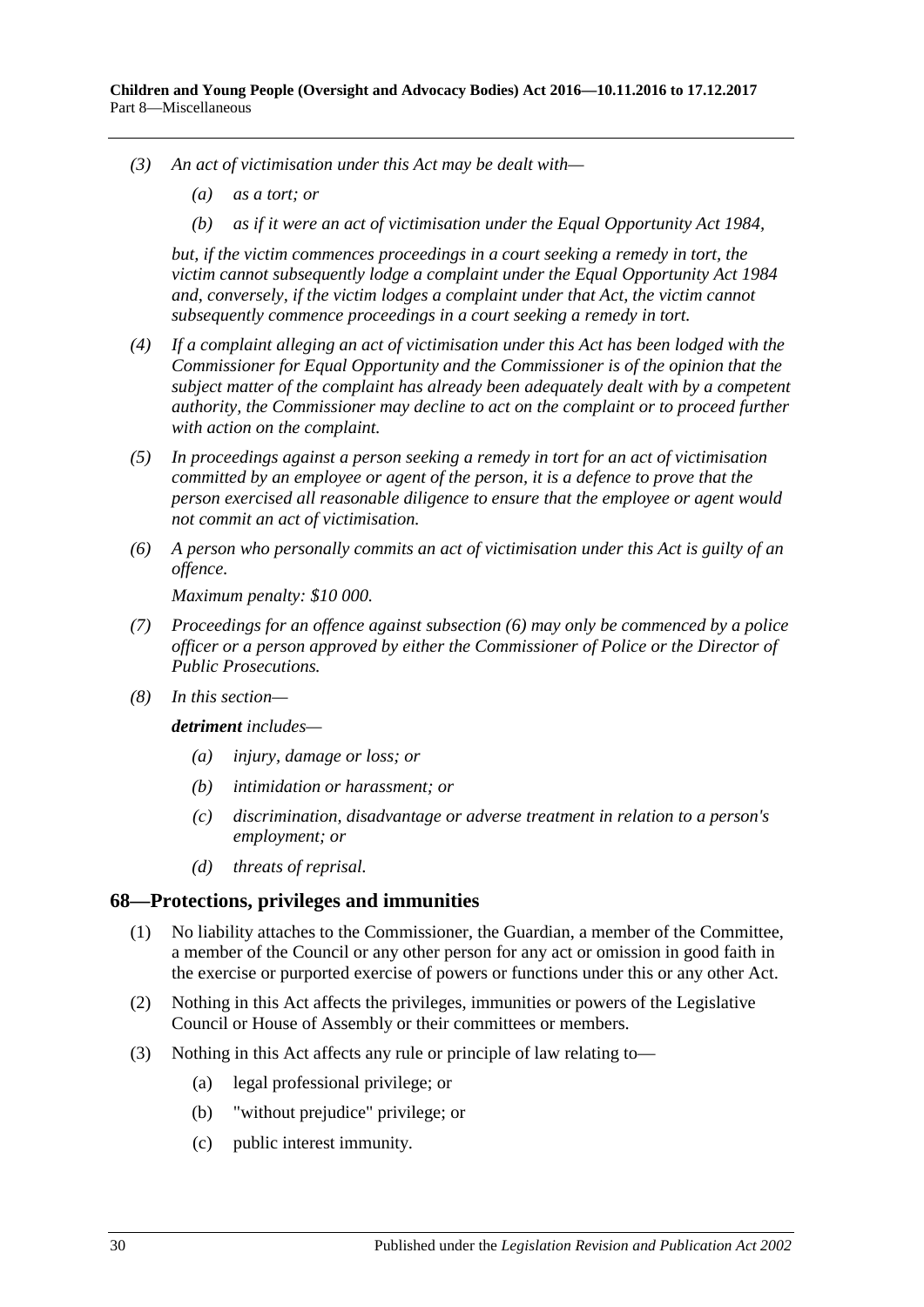- (4) A person is excused from answering a question or producing a document or other material in connection with an inquiry if the person could not be compelled to answer the question or produce the document or material in proceedings in the Supreme Court.
- (5) The Commissioner has, in connection with an inquiry under [section](#page-8-0) 15, the same protection, privileges and immunities as a Judge of the Supreme Court.
- (6) A person who provides information or a document to an inquiry under this Act has the same protection, privileges and immunities as a witness in proceedings before the Supreme Court.
- (7) A legal practitioner who represents a person in connection with an inquiry under this Act has the same protection, privileges, immunities and obligations as counsel involved in proceedings before the Supreme Court.
- (8) A person who does anything in accordance with this Act, or as required or authorised by or under this Act, cannot by so doing be held to have breached any code of professional etiquette or ethics, or to have departed from any acceptable form of professional conduct.

#### <span id="page-30-2"></span><span id="page-30-0"></span>*69—Service*

- *(1) Subject to this Act, a notice or document required or authorised to be given to a person for the purposes of this Act may—*
	- *(a) be given to the person personally; or*
	- *(b) be posted in an envelope addressed to the person at the person's last known residential, business or (in the case of a corporation) registered address; or*
	- *(c) be left for the person at the person's last known residential, business or (in the case of a corporation) registered address with someone apparently over the age of 16 years; or*
	- *(d) be transmitted by fax or email to a fax number or email address provided by the person (in which case the notice or document will be taken to have been given or served at the time of transmission).*
- *(2) Without limiting the effect of [subsection](#page-30-2) (1), a notice or other document required or authorised to be given or sent to, or served on, a person for the purposes of this Act may, if the person is a company or registered body within the meaning of the Corporations Act 2001 of the Commonwealth, be served on the person in accordance with that Act.*

## <span id="page-30-3"></span><span id="page-30-1"></span>*70—Review of Act*

- *(1) The Minister must cause a review of the operation of this Act to be conducted and a report on the review to be prepared and submitted to the Minister.*
- *(2) The review and the report must be completed before the third anniversary of the commencement of this Act.*
- *(3) The Minister must cause a copy of the report submitted under [subsection](#page-30-3) (1) to be laid before both Houses of Parliament within 6 sitting days after receiving the report.*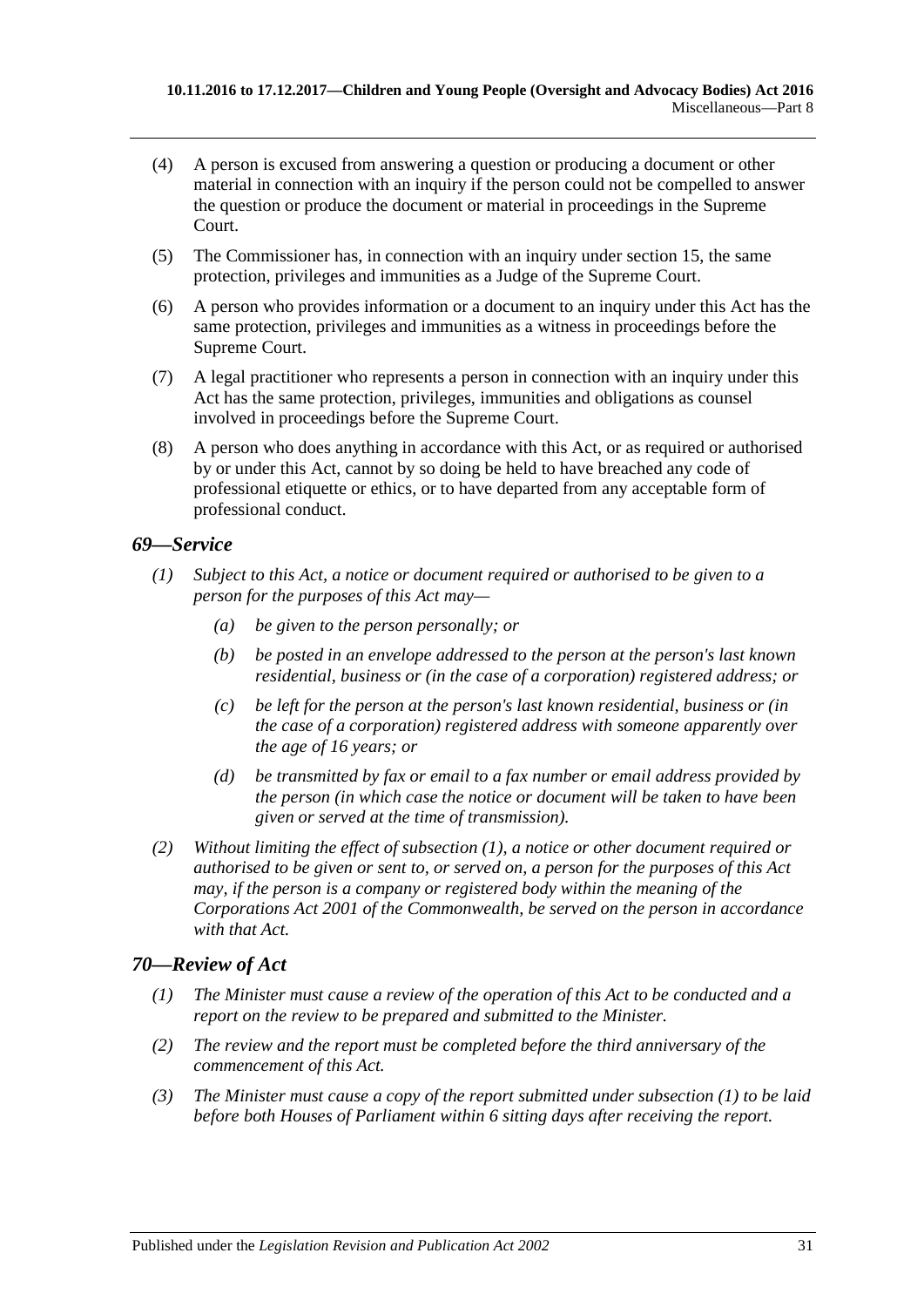# <span id="page-31-4"></span><span id="page-31-0"></span>**71—Regulations**

- (1) The Governor may make such regulations as are contemplated by, or necessary or expedient for the purposes of, this Act.
- (2) Without limiting the generality of [subsection](#page-31-4) (1), the regulations may provide for—
	- (a) the exemption of a person, or a class of persons, from the operation of a specified provision or provisions of this Act; and
	- (b) fees in respect of any matter under this Act and their payment, recovery or waiver; and
	- (c) fines, not exceeding \$10 000, for offences against the regulations; and
	- (d) facilitation of proof of the commission of offences against the regulations.
- (3) The regulations may—
	- (a) be of general or limited application; and
	- (b) make different provision according to the matters or circumstances to which they are expressed to apply; and
	- (c) make provisions of a saving or transitional nature; and
	- (d) provide that a matter or thing in respect of which regulations may be made is to be determined according to the discretion of a specified person or body; and
	- (e) apply or incorporate, wholly or partially and with or without modification, a code, standard, policy or other document prepared or published by the Minister or another specified person or body.
- (4) If a code, standard or other document is referred to or incorporated in the regulations—
	- (a) a copy of the code, standard or other document must be kept available for public inspection, without charge and during ordinary office hours, at an office or offices specified in the regulations; and
	- (b) evidence of the contents of the code, standard or other document may be given in any legal proceedings by production of a document apparently certified by the Minister to be a true copy of the code, standard or other document.

# <span id="page-31-1"></span>*Schedule 1—Related amendments and transitional provisions Part 1—Preliminary*

## <span id="page-31-2"></span>*1—Amendment provisions*

*In this Schedule, a provision under a heading referring to the amendment of a specified Act amends the Act so specified.*

# *Part 2—Amendment of Children's Protection Act 1993*

# <span id="page-31-3"></span>*2—Repeal of Part 7A*

*Part 7A—delete the Part*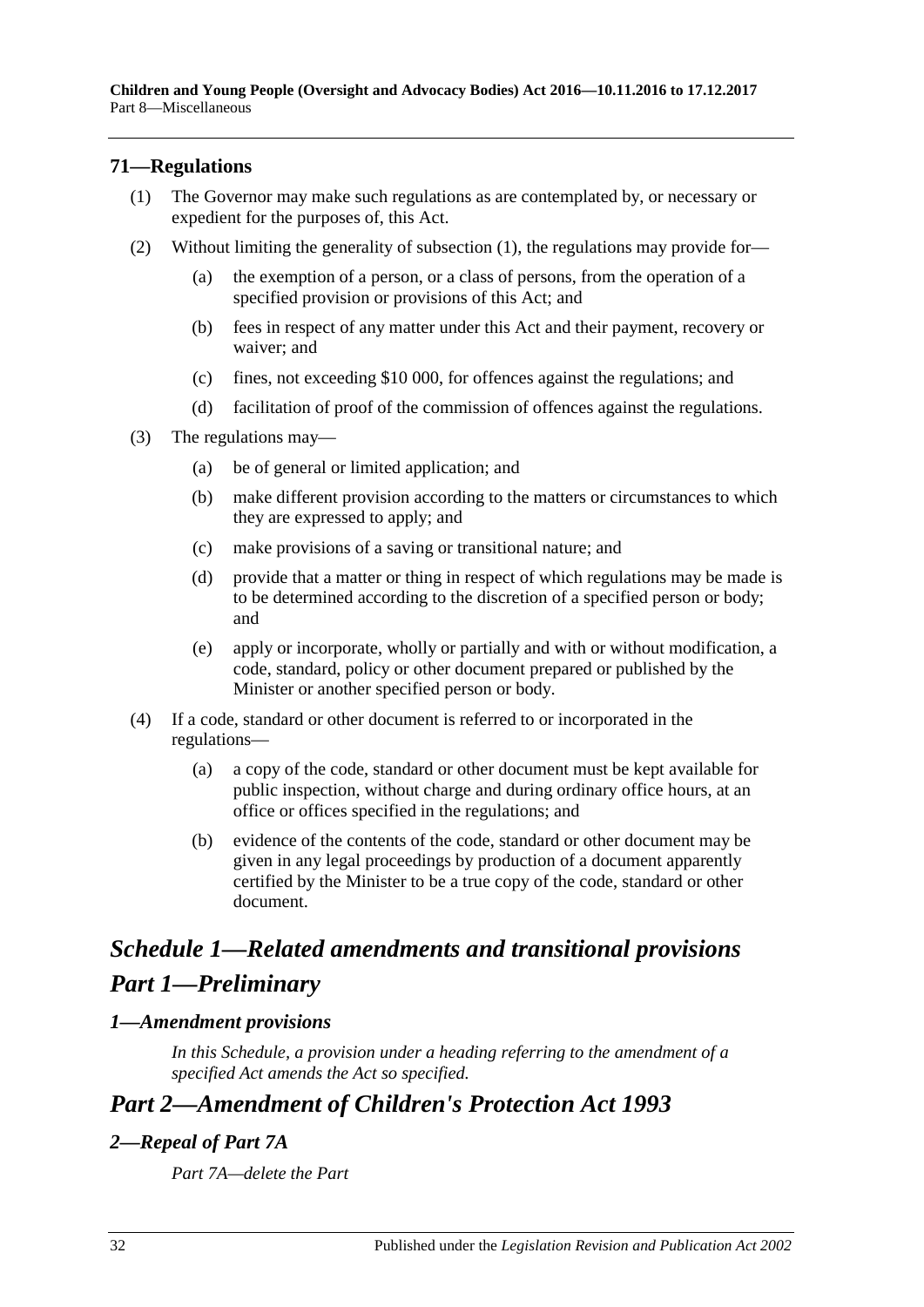# <span id="page-32-0"></span>*3—Repeal of Part 7B*

*Part 7B—delete the Part*

## <span id="page-32-1"></span>*4—Repeal of Part 7C*

*Part 7C—delete the Part*

# *Part 3—Amendment of Freedom of Information Act 1991*

#### <span id="page-32-2"></span>*5—Amendment of Schedule 2—Exempt agencies*

*Schedule 2—after paragraph (eb) insert:*

- *(ec) the Commissioner for Children and Young People;*
- *(ed) the Guardian for Children and Young People;*
- *(ee) the Child Death and Serious Injury Review Committee;*
- *(ef) the Child Development Council;*

# *Part 4—Amendment of Health and Community Services Complaints Act 2004*

## <span id="page-32-3"></span>*6—Amendment of section 4—Interpretation*

*Section 4(1), definition of community service, (c)—delete "has been abused or neglected, or allegedly abused or neglected, and includes any service that relates to the notification of any case of child abuse or neglect (or alleged child abuse or neglect), or the investigation of a case where a child may be in need of care or protection, or any subsequent action taken by a service provider arising from any such investigation" and substitute:*

*is, or has been or may be, at risk (within the meaning of [Children and Young](http://www.legislation.sa.gov.au/index.aspx?action=legref&type=act&legtitle=Children%20and%20Young%20People%20(Safety)%20Act%202016)  [People \(Safety\) Act 2016\)](http://www.legislation.sa.gov.au/index.aspx?action=legref&type=act&legtitle=Children%20and%20Young%20People%20(Safety)%20Act%202016) and includes—*

- *(a) any service that relates to a notification that a child is, or may be, at risk; and*
- *(b) any investigation of a case where a child is, or may be, at risk, and any subsequent action taken by a service provider arising from such an investigation;*

#### <span id="page-32-4"></span>*7—Amendment of section 27—Time within which a complaint may be made*

*Section 27—after subsection (3) insert:*

*(4) This section does not apply in relation to a complaint made by the Commissioner for Children and Young People or the Guardian for Children and Young People under the [Children and Young People](http://www.legislation.sa.gov.au/index.aspx?action=legref&type=act&legtitle=Children%20and%20Young%20People%20(Oversight%20and%20Advocacy%20Bodies)%20Act%202016)  [\(Oversight and Advocacy Bodies\) Act 2016.](http://www.legislation.sa.gov.au/index.aspx?action=legref&type=act&legtitle=Children%20and%20Young%20People%20(Oversight%20and%20Advocacy%20Bodies)%20Act%202016)*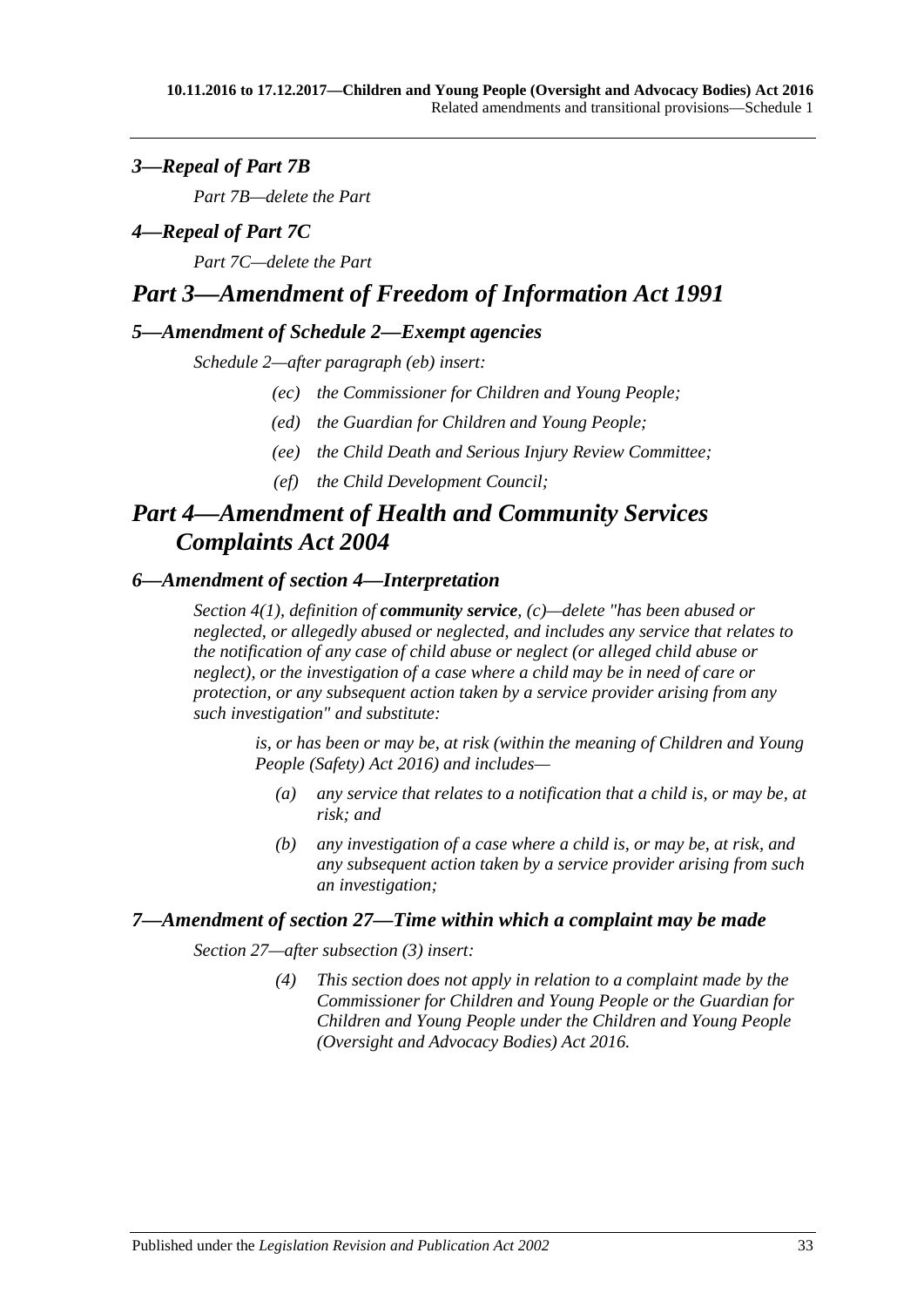#### <span id="page-33-0"></span>*8—Insertion of Part 4 Division 1A*

*After section 28 insert:*

# *Division 1A—Certain complaints to be referred to Ombudsman*

#### <span id="page-33-1"></span>*28A—Commissioner to refer certain complaints to Ombudsman*

- *(1) Subject to this section, the Commissioner must refer a complaint that is a prescribed child protection complaint to the Ombudsman to be dealt with under the [Ombudsman Act](http://www.legislation.sa.gov.au/index.aspx?action=legref&type=act&legtitle=Ombudsman%20Act%201972) 1972.*
- <span id="page-33-2"></span>*(2) The Commissioner and the Ombudsman may enter into an administrative arrangement to identify classes of prescribed child protection complaints that are to be dealt with by the Commissioner under this Act (and [subsection](#page-33-1) (1) will be taken not to apply to such complaints).*
- *(3) An administrative arrangement may be varied or revoked by agreement between the Commissioner and the Ombudsman.*
- *(4) A copy of an administrative arrangement, as in force from time to time, must be published on a website determined by the Minister.*
- *(5) The Minister must, within 6 sitting days after an administrative arrangement is entered under [subsection](#page-33-2) (2), cause a copy of the administrative arrangement to be laid before both Houses of Parliament.*
- *(6) Without limiting a provision of the [Ombudsman Act](http://www.legislation.sa.gov.au/index.aspx?action=legref&type=act&legtitle=Ombudsman%20Act%201972) 1972, the Ombudsman, in dealing with a prescribed child protection complaint, has the same jurisdiction and any additional powers that the Health and Community Services Complaints Commissioner would have under this Act in respect of such a complaint.*
- *(7) For the purposes of the [Ombudsman Act](http://www.legislation.sa.gov.au/index.aspx?action=legref&type=act&legtitle=Ombudsman%20Act%201972) 1972, a complaint referred under this section will be taken to be a complaint received under that Act.*
- *(8) In this section—*

*administrative act has the same meaning as in the [Ombudsman](http://www.legislation.sa.gov.au/index.aspx?action=legref&type=act&legtitle=Ombudsman%20Act%201972)  Act [1972;](http://www.legislation.sa.gov.au/index.aspx?action=legref&type=act&legtitle=Ombudsman%20Act%201972)*

*at risk has the same meaning as in the [Children and Young People](http://www.legislation.sa.gov.au/index.aspx?action=legref&type=act&legtitle=Children%20and%20Young%20People%20(Safety)%20Act%202016)  [\(Safety\) Act 2016;](http://www.legislation.sa.gov.au/index.aspx?action=legref&type=act&legtitle=Children%20and%20Young%20People%20(Safety)%20Act%202016)*

*prescribed child protection complaint means—*

- *(a) a complaint relating to a health or community service—*
	- *(i) that is provided to, or for the benefit of, a child who may be, or who has been, at risk; or*
	- *(ii) that consists of, or includes, a notification (whether mandatory or otherwise) of a suspicion that a child may be at risk; or*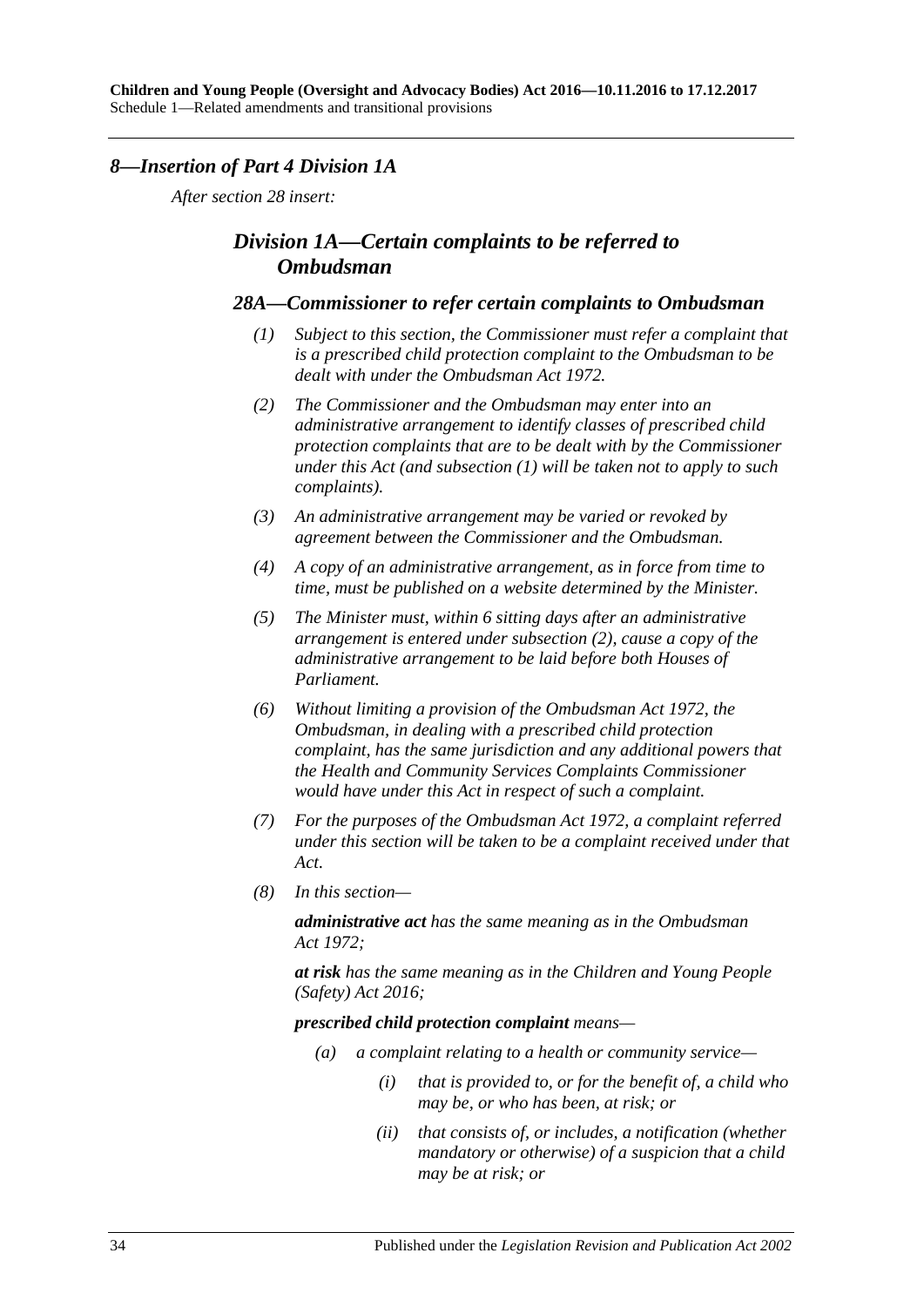- *(iii) that consists of, or includes or arises out of, an investigation of a case where a child may be at risk; or*
- *(iv) that is provided to, or for the benefit of, a child who is under the guardianship, or in the custody of, the Minister or another person under the [Children and](http://www.legislation.sa.gov.au/index.aspx?action=legref&type=act&legtitle=Children%20and%20Young%20People%20(Safety)%20Act%202016)  [Young People \(Safety\) Act](http://www.legislation.sa.gov.au/index.aspx?action=legref&type=act&legtitle=Children%20and%20Young%20People%20(Safety)%20Act%202016) 2016,*

*where the provision of the service constitutes an administrative act on the part of an agency to which the [Ombudsman Act](http://www.legislation.sa.gov.au/index.aspx?action=legref&type=act&legtitle=Ombudsman%20Act%201972) 1972 applies; or*

*(b) any other complaint of a kind declared by the regulations to be included in the ambit of this definition,*

*but does not include a complaint of a kind declared by the regulations not to be included in the ambit of this definition.*

# *Part 5—Amendment of Ombudsman Act 1972*

#### <span id="page-34-0"></span>*9—Amendment of section 13—Matters subject to investigation*

- <span id="page-34-1"></span>*(1) Section 13—after subsection (3a) insert:*
	- *(3b) Despite subsection (3), the Ombudsman may investigate a prescribed child protection complaint.*
	- *(3c) To avoid doubt, [subsection](#page-34-1) (3b) applies whether the prescribed child protection complaint—*
		- *(a) is made by the Commissioner for Children and Young People or the Guardian for Children and Young People under the [Children and Young People \(Oversight and](http://www.legislation.sa.gov.au/index.aspx?action=legref&type=act&legtitle=Children%20and%20Young%20People%20(Oversight%20and%20Advocacy%20Bodies)%20Act%202016)  [Advocacy Bodies\) Act](http://www.legislation.sa.gov.au/index.aspx?action=legref&type=act&legtitle=Children%20and%20Young%20People%20(Oversight%20and%20Advocacy%20Bodies)%20Act%202016) 2016; or*
		- *(b) is referred to the Ombudsman by the Commissioner under section 28A of the [Health and Community Services](http://www.legislation.sa.gov.au/index.aspx?action=legref&type=act&legtitle=Health%20and%20Community%20Services%20Complaints%20Act%202004)  [Complaints Act](http://www.legislation.sa.gov.au/index.aspx?action=legref&type=act&legtitle=Health%20and%20Community%20Services%20Complaints%20Act%202004) 2004; or*
		- *(c) is made under this Act.*
	- *(3d) Without limiting any other provision of this Act, the Ombudsman, in respect of an investigation under [subsection](#page-34-1) (3b), has any additional powers that the Health and Community Services Complaints Commissioner would have under th[e Health and Community Services](http://www.legislation.sa.gov.au/index.aspx?action=legref&type=act&legtitle=Health%20and%20Community%20Services%20Complaints%20Act%202004)  [Complaints Act](http://www.legislation.sa.gov.au/index.aspx?action=legref&type=act&legtitle=Health%20and%20Community%20Services%20Complaints%20Act%202004) 2004 if the Commissioner were investigating such a complaint under that Act.*
	- *(3e) Without limiting any other provision of this Act, the Ombudsman must, in the course of an investigation under [subsection](#page-34-1) (3b)—*
		- *(a) have regard, and seek to give effect, to the Health and Community Services Rights Charter under the [Health and](http://www.legislation.sa.gov.au/index.aspx?action=legref&type=act&legtitle=Health%20and%20Community%20Services%20Complaints%20Act%202004)  [Community Services Complaints Act](http://www.legislation.sa.gov.au/index.aspx?action=legref&type=act&legtitle=Health%20and%20Community%20Services%20Complaints%20Act%202004) 2004, as in force from time to time;*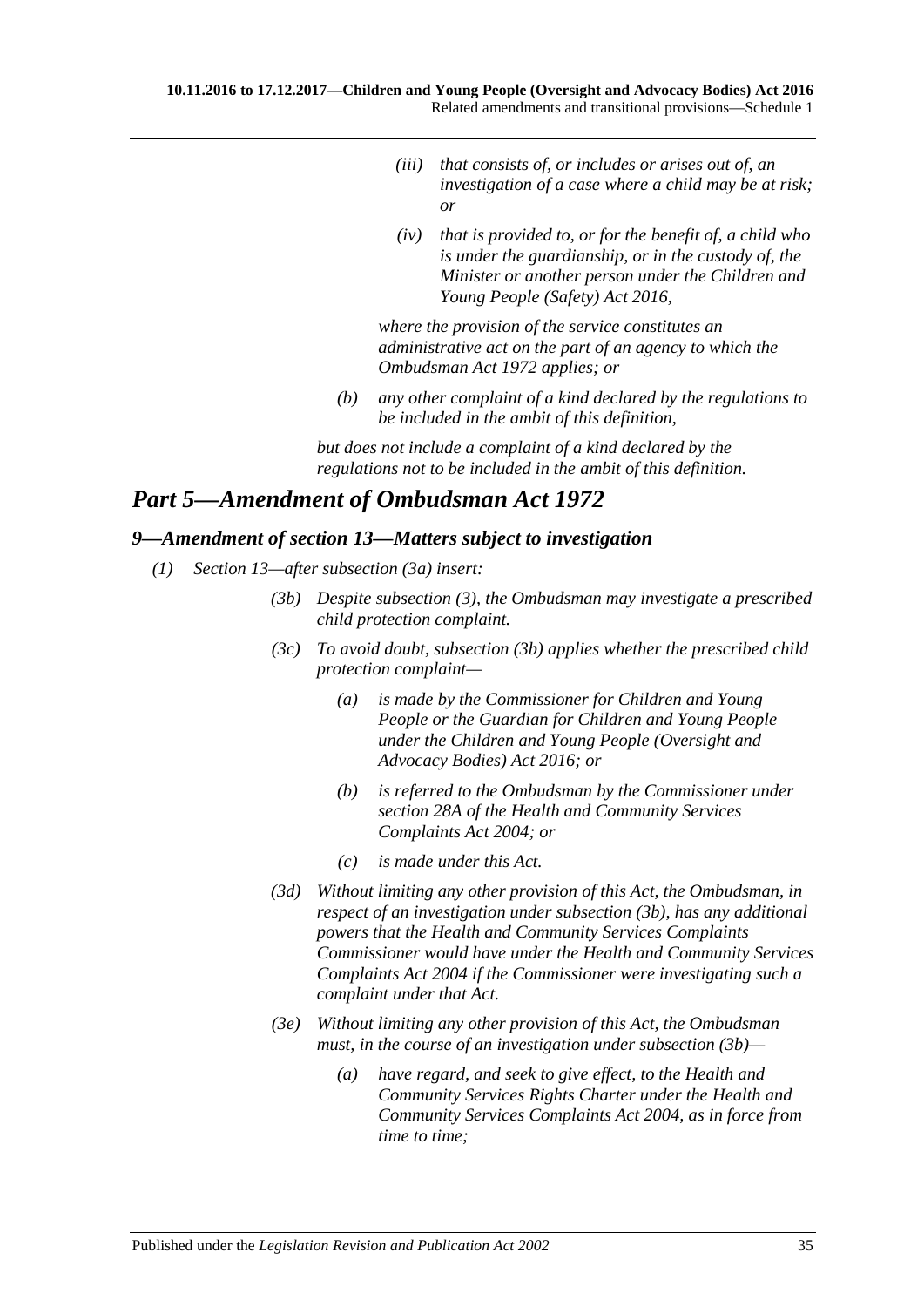- *(b) where appropriate, have regard to any code of conduct prescribed under section 56A of the [Health and Community](http://www.legislation.sa.gov.au/index.aspx?action=legref&type=act&legtitle=Health%20and%20Community%20Services%20Complaints%20Act%202004) [Services Complaints Act](http://www.legislation.sa.gov.au/index.aspx?action=legref&type=act&legtitle=Health%20and%20Community%20Services%20Complaints%20Act%202004) 2004.*
- *(2) Section 13—after subsection (4) insert:*
	- *(5) A reference in this or any other provision of this Act to an administrative act will be taken to include a reference to the service, activity or omission to which a prescribed child protection complaint relates.*
	- *(6) In this section—*

*at risk has the same meaning as in the [Children and Young People](http://www.legislation.sa.gov.au/index.aspx?action=legref&type=act&legtitle=Children%20and%20Young%20People%20(Safety)%20Act%202016)  [\(Safety\) Act 2016;](http://www.legislation.sa.gov.au/index.aspx?action=legref&type=act&legtitle=Children%20and%20Young%20People%20(Safety)%20Act%202016)*

*prescribed child protection complaint has the same meaning as in section 28A of the [Health and Community Services Complaints](http://www.legislation.sa.gov.au/index.aspx?action=legref&type=act&legtitle=Health%20and%20Community%20Services%20Complaints%20Act%202004)  Act [2004.](http://www.legislation.sa.gov.au/index.aspx?action=legref&type=act&legtitle=Health%20and%20Community%20Services%20Complaints%20Act%202004)*

#### <span id="page-35-0"></span>*10—Amendment of section 15—Persons who may make complaints*

*Section 15—after subsection (3a) insert:*

*(3b) Subsection (3a) does not apply in relation to a complaint made by the Commissioner for Children and Young People or the Guardian for Children and Young People under the [Children and Young](http://www.legislation.sa.gov.au/index.aspx?action=legref&type=act&legtitle=Children%20and%20Young%20People%20(Oversight%20and%20Advocacy%20Bodies)%20Act%202016)  [People \(Oversight and Advocacy Bodies\) Act 2016.](http://www.legislation.sa.gov.au/index.aspx?action=legref&type=act&legtitle=Children%20and%20Young%20People%20(Oversight%20and%20Advocacy%20Bodies)%20Act%202016)*

#### <span id="page-35-1"></span>*11—Amendment of section 16—Time within which complaints may be made*

*Section 16—after subsection (2) insert:*

*(3) This section does not apply in relation to a complaint made by the Commissioner for Children and Young People or the Guardian for Children and Young People under the [Children and Young People](http://www.legislation.sa.gov.au/index.aspx?action=legref&type=act&legtitle=Children%20and%20Young%20People%20(Oversight%20and%20Advocacy%20Bodies)%20Act%202016)  [\(Oversight and Advocacy Bodies\) Act 2016.](http://www.legislation.sa.gov.au/index.aspx?action=legref&type=act&legtitle=Children%20and%20Young%20People%20(Oversight%20and%20Advocacy%20Bodies)%20Act%202016)*

# *Part 6—Transitional provisions*

#### <span id="page-35-2"></span>*12—Guardian for Children and Young People*

- *(1) The person who, immediately before the commencement of [clause](#page-31-3) 2 of this Schedule, was the Guardian for Children and Young Persons under the [Children's Protection](http://www.legislation.sa.gov.au/index.aspx?action=legref&type=act&legtitle=Childrens%20Protection%20Act%201993)  Act [1993](http://www.legislation.sa.gov.au/index.aspx?action=legref&type=act&legtitle=Childrens%20Protection%20Act%201993) will continue as the Guardian for Children and Young People as if he or she were appointed under [Part](#page-11-1) 3 of this Act.*
- *(2) The appointment will be taken to be subject to any terms, conditions or limitations applicable to the Guardian for Children and Young Persons immediately before the commencement of [clause](#page-31-3) 2 of this Schedule.*